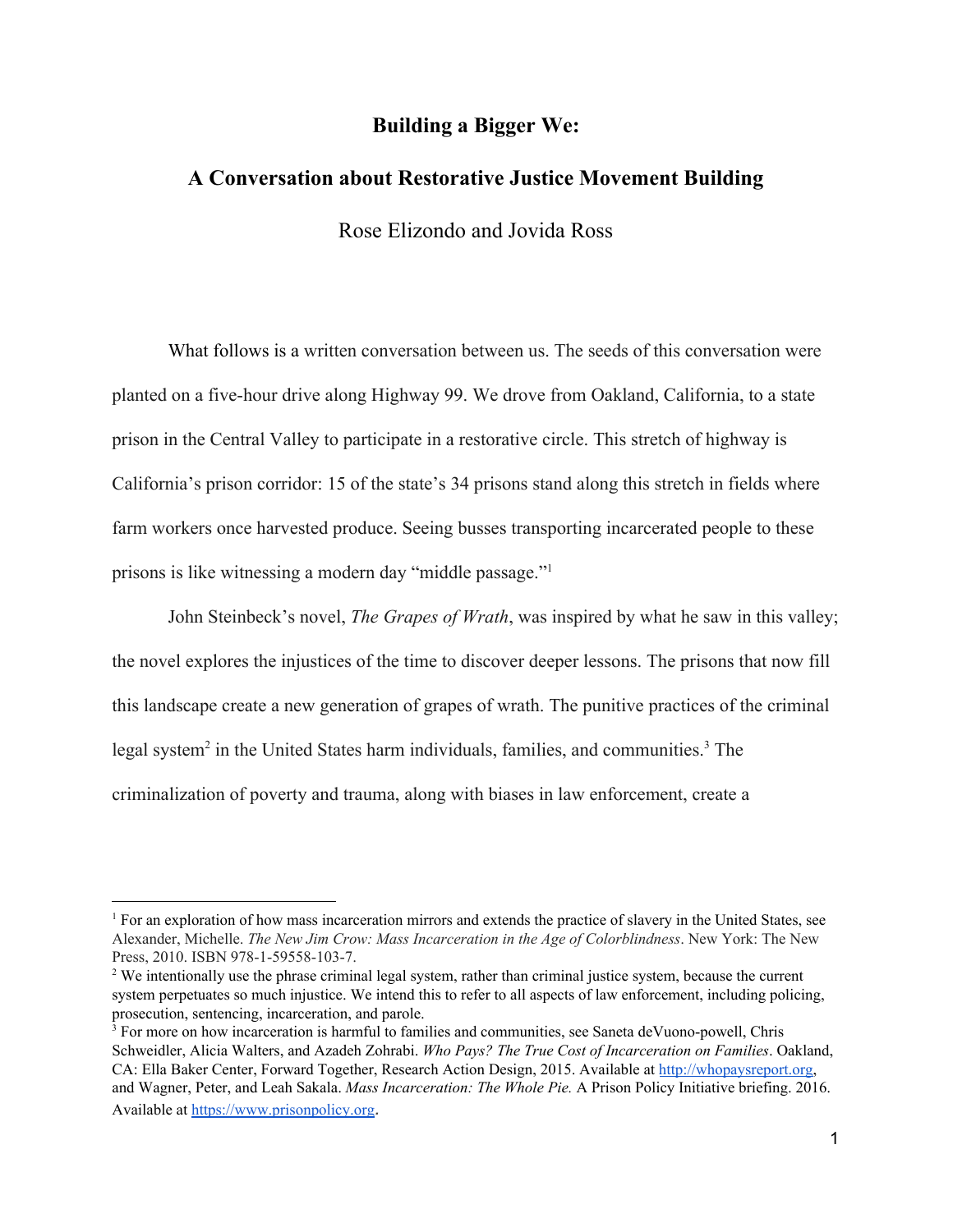disproportionate impact on communities of color, along with transgender and queer people,<sup>4</sup> making visible the patterns of oppression that our communities face in daily life.

When we are accustomed to the status quo, we often become numb to the injustices that surround us. We might drive down the highway and see the signs for the prisons, but not understand their impact. If we don't recognize the impacts of injustice we can replicate oppression in our own actions. We see this happening within well-intentioned efforts to spread restorative justice practices. The stories and principles we share here are chosen to highlight the strengths of restorative justice values and practices, and to emphasize how incorporating social justice movement-building principles into restorative justice practices could enhance the transformative impact of these efforts.

These insights are drawn from our work. Rose Elizondo is a long-time restorative justice practitioner, with 14 years of creating and sustaining innovative restorative programs in schools, also co-founding the San Quentin Restorative Justice Interfaith Roundtable,<sup>5</sup> and being an innovator in community work with the North Oakland Restorative Justice Council.<sup>6</sup> Rose is a 2017 Soros Justice Fellow. Jovida Ross has been involved with gender justice movements for more than two decades; since 2012 she has worked with Movement Strategy Center (MSC),

<sup>4</sup> Transgender and queer people are overrepresented in the prison system and are particularly vulnerable to abuse by police in communities and by law enforcement in custodial settings. See: "The Unfair Criminalization of Gay and Transgender Youth" Jerome Hunt and Aisha C. Moodie-Mills. Available: [https://www.americanprogress.org/issues/lgbt/reports/2012/06/29/11730/the-unfair-criminalization-of-gay-and-trans](https://www.americanprogress.org/issues/lgbt/reports/2012/06/29/11730/the-unfair-criminalization-of-gay-and-transgender-youth/)

[gender-youth/](https://www.americanprogress.org/issues/lgbt/reports/2012/06/29/11730/the-unfair-criminalization-of-gay-and-transgender-youth/), accessed 5/15/17, and "Standing With LGBT Prisoners: An Advocate's Guide to Ending Abuse and Combating Imprisonment." National Center for Transgender Equality, 12 Feb. 2015. Web. Available: [http://www.transequality.org/issues/resources/standing-lgbt-prisoners-advocate-s-guide-ending-abuse-and-combatin](http://www.transequality.org/issues/resources/standing-lgbt-prisoners-advocate-s-guide-ending-abuse-and-combating-imprisonment) [g-imprisonment,](http://www.transequality.org/issues/resources/standing-lgbt-prisoners-advocate-s-guide-ending-abuse-and-combating-imprisonment) accessed 5/15/17.

<sup>5</sup> Learn more about the San Quentin Restorative Justice Interfaith Roundtable in this article: Haines, Juan."Restorative Justice Program Lets the Healing Begin." San Quentin News. 12/10/10. Available: [http://sanquentinnews.com/restorative-justice-program-lets-the-healing-begin](http://sanquentinnews.com/restorative-justice-program-lets-the-healing-begin/).

<sup>6</sup> To learn more about the North Oakland Restorative Justice Council, see Pierce, Molly. *What's the alternative? Restorative justice group discusses getting youth out of the courts*. Oakland North. 11/19/14. Available: [http://oaklandnorth.net/2014/11/19/whats-the-alternative-restorative-justice-group-discusses-getting-youth-out-of-th](http://oaklandnorth.net/2014/11/19/whats-the-alternative-restorative-justice-group-discusses-getting-youth-out-of-the-courts/) [e-courts](http://oaklandnorth.net/2014/11/19/whats-the-alternative-restorative-justice-group-discusses-getting-youth-out-of-the-courts/).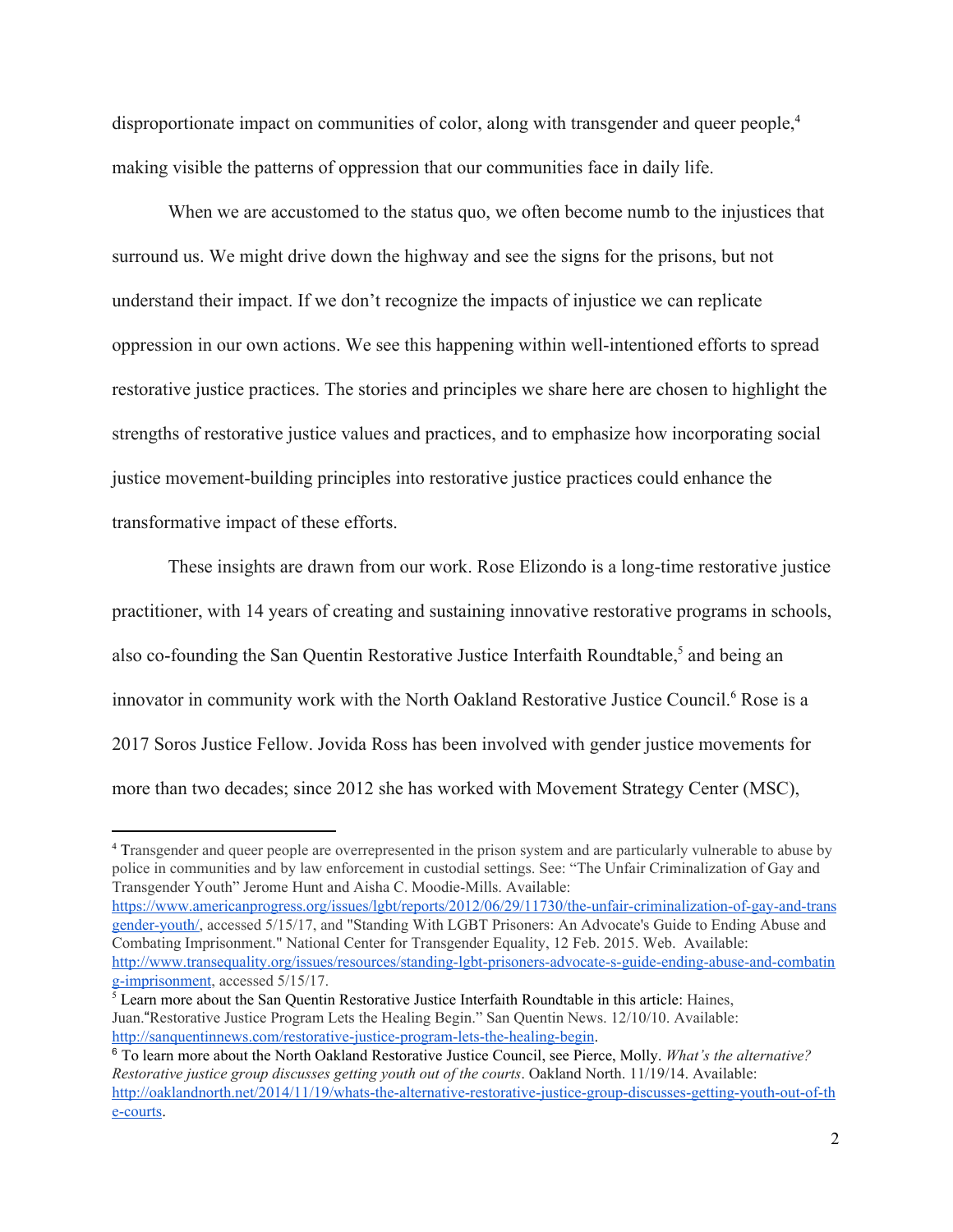where she leads MSC's cross-movement learning and strategy process called the Transitions Initiative<sup>7</sup>

Social justice movements are collective journeys that take us towards a better world. Building a movement is a process of building a bigger 'We' because shared values and relationships are a key to how movements create change.<sup>8</sup> Intentional reflection on our values and relationships can help us build our movement and create the world we want. Throughout this conversation we offer questions to reflect on restorative justice movement-building practices, to learn through self-awareness, and to strengthen our movement.<sup>9</sup>

#### **Restorative Justice As a Way of Life**

**Rose:** It began with love, it began with loss. The North Oakland Restorative Justice Council (NORJC) started in 2013 through the process of grieving the homicide of a young mother named Donitra Henderson. She was shot near Dover Park in front of her four-year-old son. In shock and grief we gathered family and friends, faith-based leaders, community members, survivors of crime, and people who had spent time in prison for taking a life. Our collective response was to

<sup>7</sup> Movement Strategy Center (MSC) was started in 2001 to help social justice movements be strategic, collaborative, and sustainable. Since then, the team at MSC has worked with many networks and alliances across different social justice movements. In 2014, MSC launched the Transitions Initiative, a process designed to build multi-systems social change grounded in relationships and personal transformation. The movement building principles shared here come from MSC's work across movements, with gratitude to the people who have led social justice movements and demonstrated these principles in action. Learn more about the work of Movement Strategy Center and access resources to support movement-building on MSC's web site at [www.movementstrategy.org.](http://www.movementstrategy.org/)

<sup>&</sup>lt;sup>8</sup> "Transformative movements recognize that everything gets done through relationships and nothing gets done without them. We are interrelated and interconnected. A 'bigger we' includes the realization that movements are about people and cultures, our relationships to each other and to the planet." Movement Strategy Center, *The Practices of Transformative Movements*. June 2016. Available online:

[movementstrategy.org/b/wp-content/uploads/2016/07/MSC-Practices\\_of\\_Transformative\\_Movements-WEB.pdf](https://movementstrategy.org/b/wp-content/uploads/2016/07/MSC-Practices_of_Transformative_Movements-WEB.pdf) <sup>9</sup> These reflection questions are based on questions that Movement Strategy Center has developed to support movement-builders, which we have customized in this essay specifically for a restorative justice context.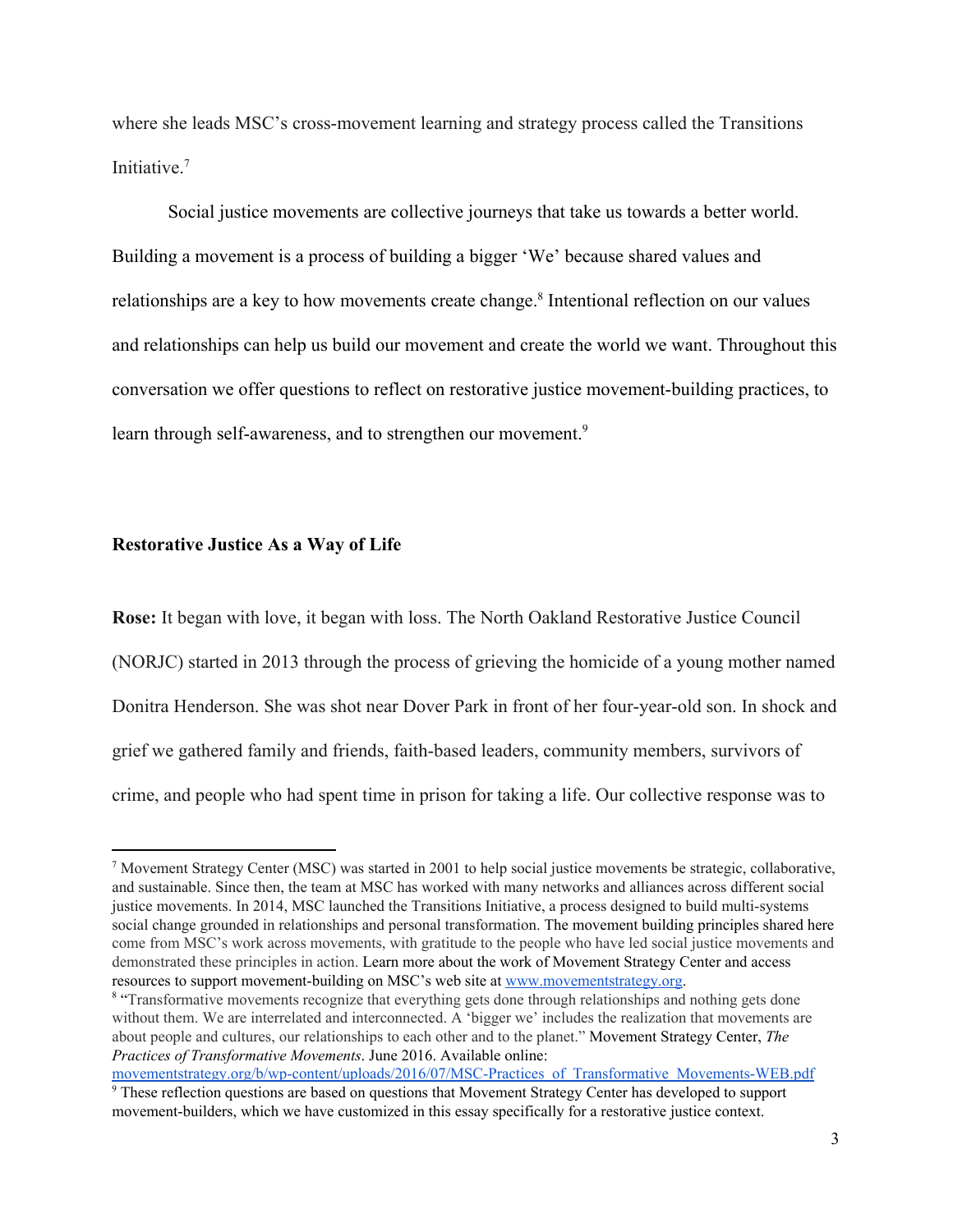have a ceremonial tree planting, a potluck lunch, and talking circles. A Baptist minister shared stories about Donitra. A cousin shared how Donitra taught him his 123s and ABCs. African water libations created a sacred space. One by one, we offered shovels full of earth to plant a plum tree near the very place where Donitra's spirit went to a different realm. A spray-painted mural recreated her smiling grin on the redwood fence. In our talking circle, we each voiced what we could do to help bring about change in the community. As we did this, we co-created a circular altar with roses, sunflowers, pinecones, medicinal herbs, candles, and songs, in the tradition of Mexican indigenous people. Through these rituals, we created relationships. The community asked for more gatherings and to learn about restorative justice. Then several of us co-founded the NORJC to explore ways we can use restorative justice to transform harm into healing and put the "neighbor" back in the "hood."

**Jovida:** What a powerful response to tragedy. It conveys a sense of possibility. What if responses to harm supported healing and learning in everyday life? What if the skills to respond to harm restoratively were widespread? This possibility also connects with my own exploration, with the community connected with MSC's Transitions Initiative, and with how we can collectively transition from a world of domination and extraction to one of regeneration, resilience, and interdependence.

**Rose:** Restorative justice can be part of that transition! Envisioning an alternative to retributive or punishing systems that operate in our schools, criminal legal system, and communities is what energizes my community restorative justice work with the NORJC. As my mentor, Fania Davis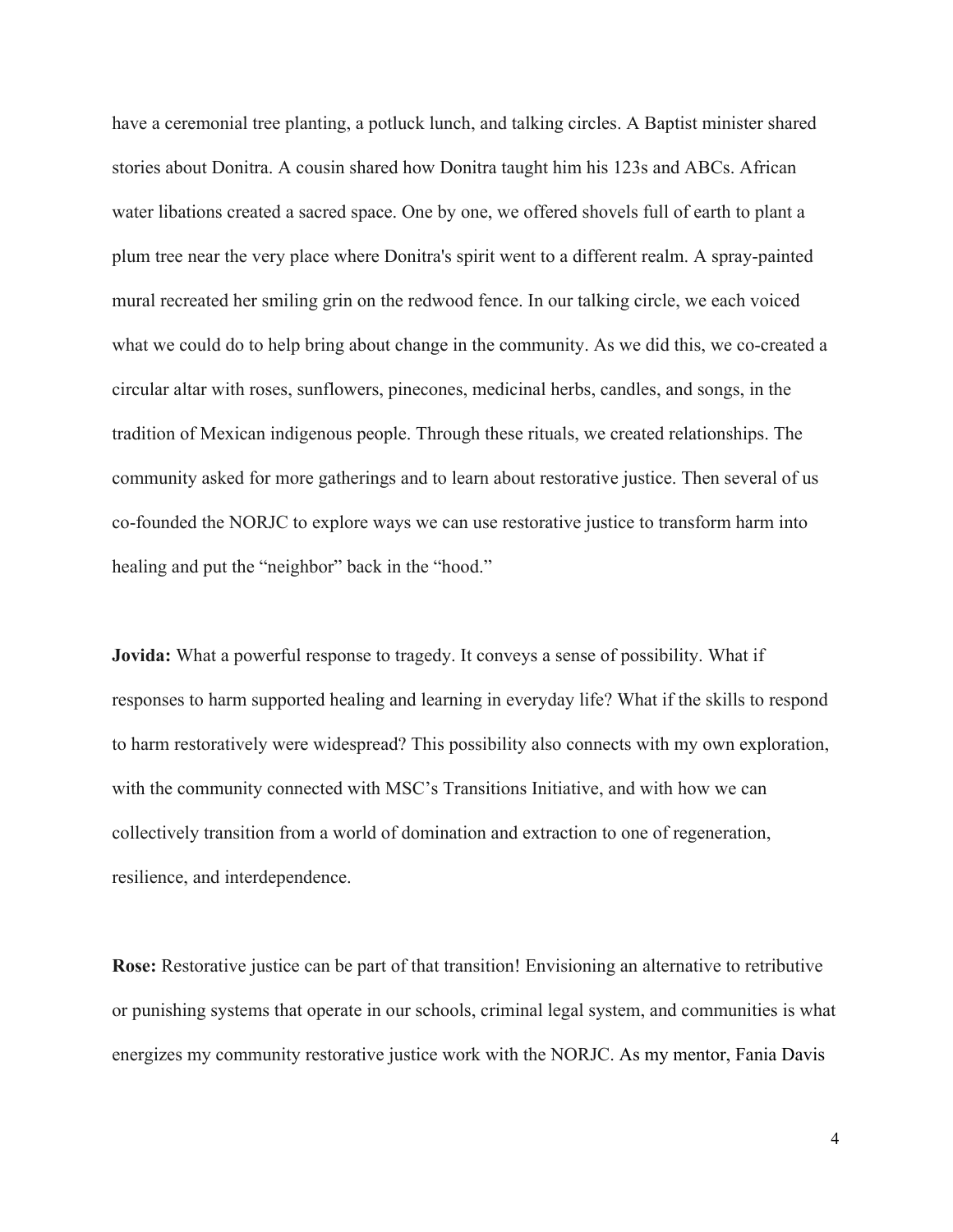(co-founder of Restorative Justice for Oakland Youth) states, "We harm people who harm people to show that harming people is wrong. Yet we know that if they are not healed, harmed people go on to harm other people."<sup>10</sup> Fania helped me realize the importance of weaving together personal and interpersonal healing, with advocacy and community healing, while using a cultural framework. We need more than individual healers; we need community and societal healers who empower those most impacted by abusive systems to lead the way toward justice.

#### **Visioning Justice that Heals Harms**

**Jovida:** To lead the way, we need to have a sense of the world we want to create. When I was working with Community United Against Violence (CUAV) I learned that anger and protest can be powerful motivators, but they won't ultimately take us to where we want to go. CUAV was the first organization in the country to focus specifically on violence against and within lesbian, gay, bisexual, and transgender (LGBT) communities, including violence perpetrated by police.<sup>11</sup> When I worked there we celebrated the organization's 30th anniversary. Looking back over those 30 years, we noticed how the rates of violence that our communities experienced had not gone down. We realized we had focused so much on stopping what we didn't want, that we had not identified what we wanted *instead of* violence. We need to have long-term vision and goals to help us proactively create the world we want.

<sup>&</sup>lt;sup>10</sup> Learn more about Restorative Justice for Oakland Youth, or RJOY, at [http://rjoyoakland.org](http://rjoyoakland.org/).

<sup>11</sup> Learn more about Community United Against Violence or CUAV at [www.cuav.org](http://www.cuav.org/).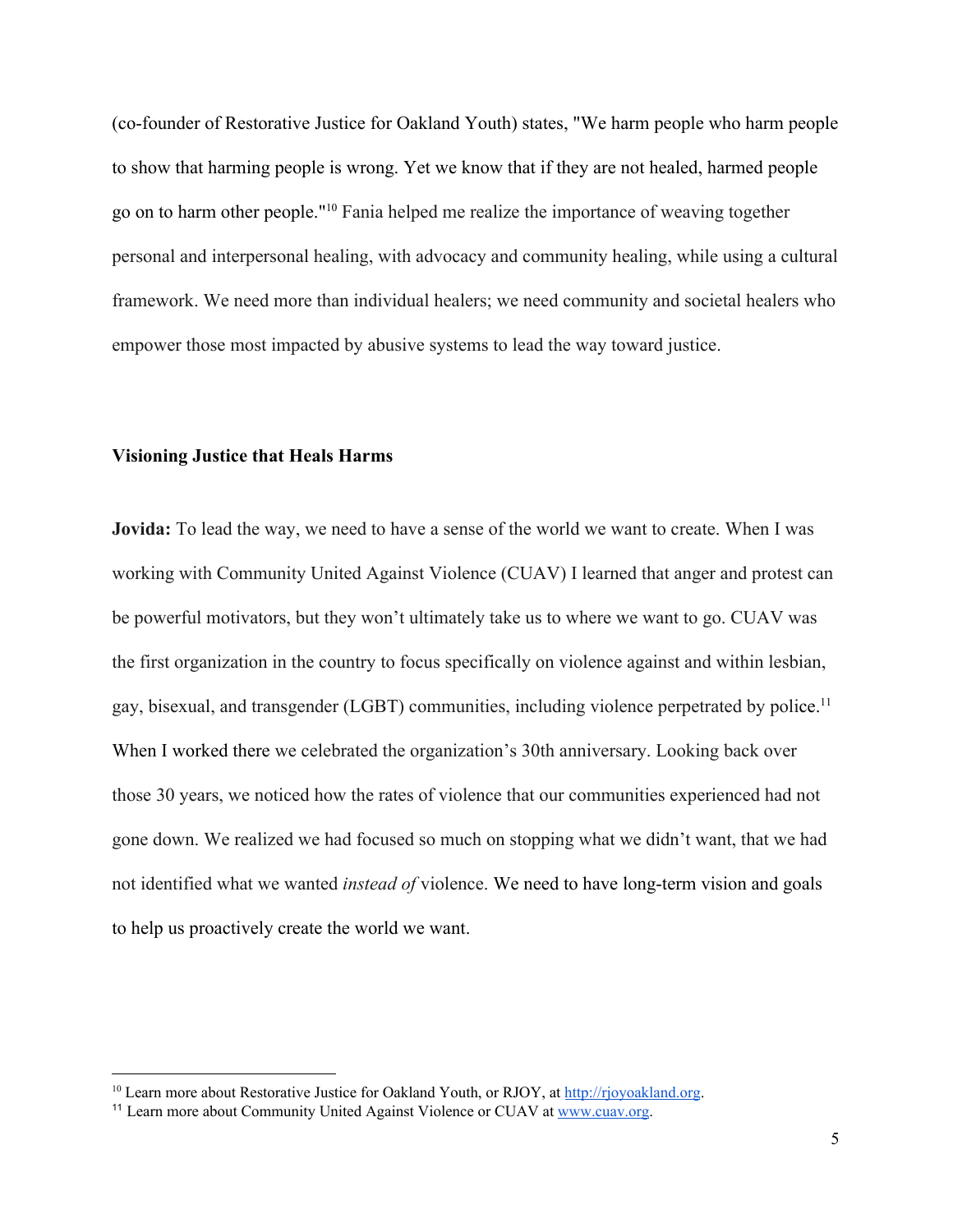**Rose:** My long-term vision is about creating a future inspired by my ancestral traditions. Restorative justice is rooted in the values held within many indigenous cultures, including the recognition of our interdependence. To practice restorative justice involves making a fundamental shift in our thinking and actions. In 2010, I had a conversation with Van Jones, co-founder of the Ella Baker Center,  $^{12}$  where he shared his perspective: "Justice is served when the victim is made whole, the transgressor is redeemed, and harmony is restored to the community." One of the main principles of restorative justice is that everything is interconnected. If we live by this principle, we realize that we each have keys to one another's healing and liberation. Your healing is my healing, and my healing is your healing. By healing myself, I am working on societal healing, and by advocating for policy change to heal social injustices, I heal others and myself. As communities and as a broader movement, restorative justice creates structures, policies, and practices of justice that heal harms and address the needs and obligations arising from those harms.

**Jovida:** This seems like a true definition of justice. The way our current legal system works does not feel like justice.

**Rose:** In our current system, when harm happens and the case goes through the legal process, the state takes on the position of the harmed party. This takes away the power of the person who was harmed whose needs are not a primary consideration in the legal proceedings. Instead, the focus is retribution against the person who caused the harm and how they will be punished. A

<sup>&</sup>lt;sup>12</sup> Learn more about the Ella Baker Center at [http://ellabakercenter.org](http://ellabakercenter.org/).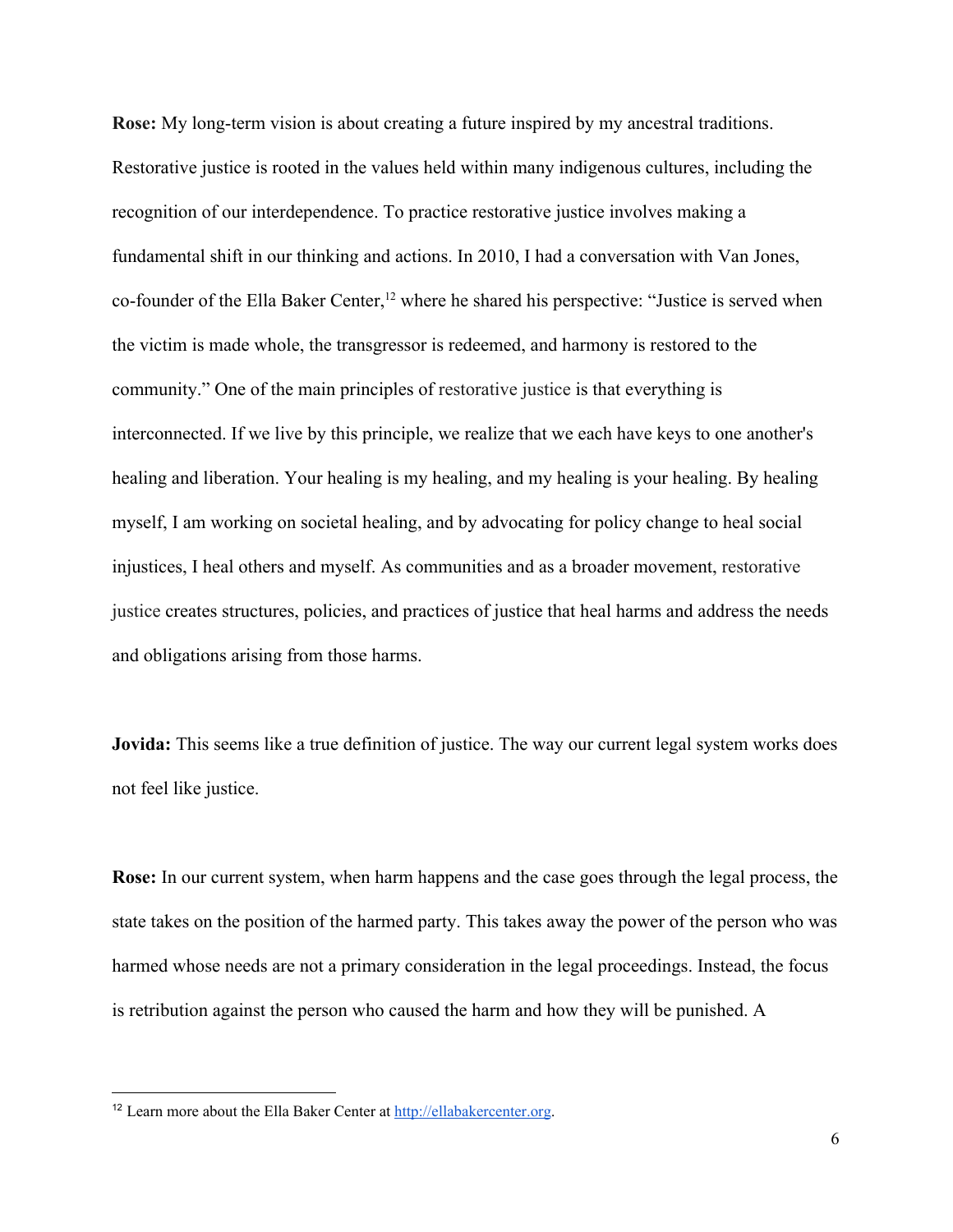restorative approach looks at how everyone's needs can be met. For example, if there was a robbery, we bring people together, including the person who was robbed, the person who did the robbery, and maybe neighbors who are now afraid because there was a robbery next door. We especially explore the needs of the person who was robbed. It gives them a sense of power. They might think, "I was robbed, yet this process is validating my experience. I can get my questions answered, I can express what I need, and I may be able to get my stolen belongings back."

**Jovida**: That really resonates with me. As you know, I am a survivor of child sexual abuse. When I first began sharing this as a teen I could tell that if the state got involved, I wouldn't have a say in what happened. Fortunately I had adults in my life who supported me to respond outside the legal system. The approach you described feels so *whole*. It makes me wish that everyone who has ever been hurt could experience that kind of response.

**Rose:** That might be why restorative justice is expanding quickly in the United States. Returning to wholeness is the goal of peacemaking practices in Native American /Alaskan communities. Many people do not realize how the way we practice restorative justice in the United States draws on ancient and modern peacemaking traditions and practices of many tribes, including the Diné, Lakota, and Tlingit.<sup>13</sup> In non-tribal communities during the 1970s and 1980s, variations of Native peacemaking practices, like circles, were brought into public institutions and called "restorative justice." The cultural context and nuances were lost because western values still

<sup>13</sup> Resources to learn more about peacemaking practices of the the Diné people include Austin, Raymond D. *Navajo Courts and Navajo Common Law: A Tradition of Tribal Self-Governance*. University of Minnesota Press, 2009. and Yazzie, Robert. "Life Comes From It: Navajo Justice." *The Ecology of Justice*. Context Institute, 1994 and 1997, available online: [www.context.org/iclib/ic38/yazzie/](http://www.context.org/iclib/ic38/yazzie)*.*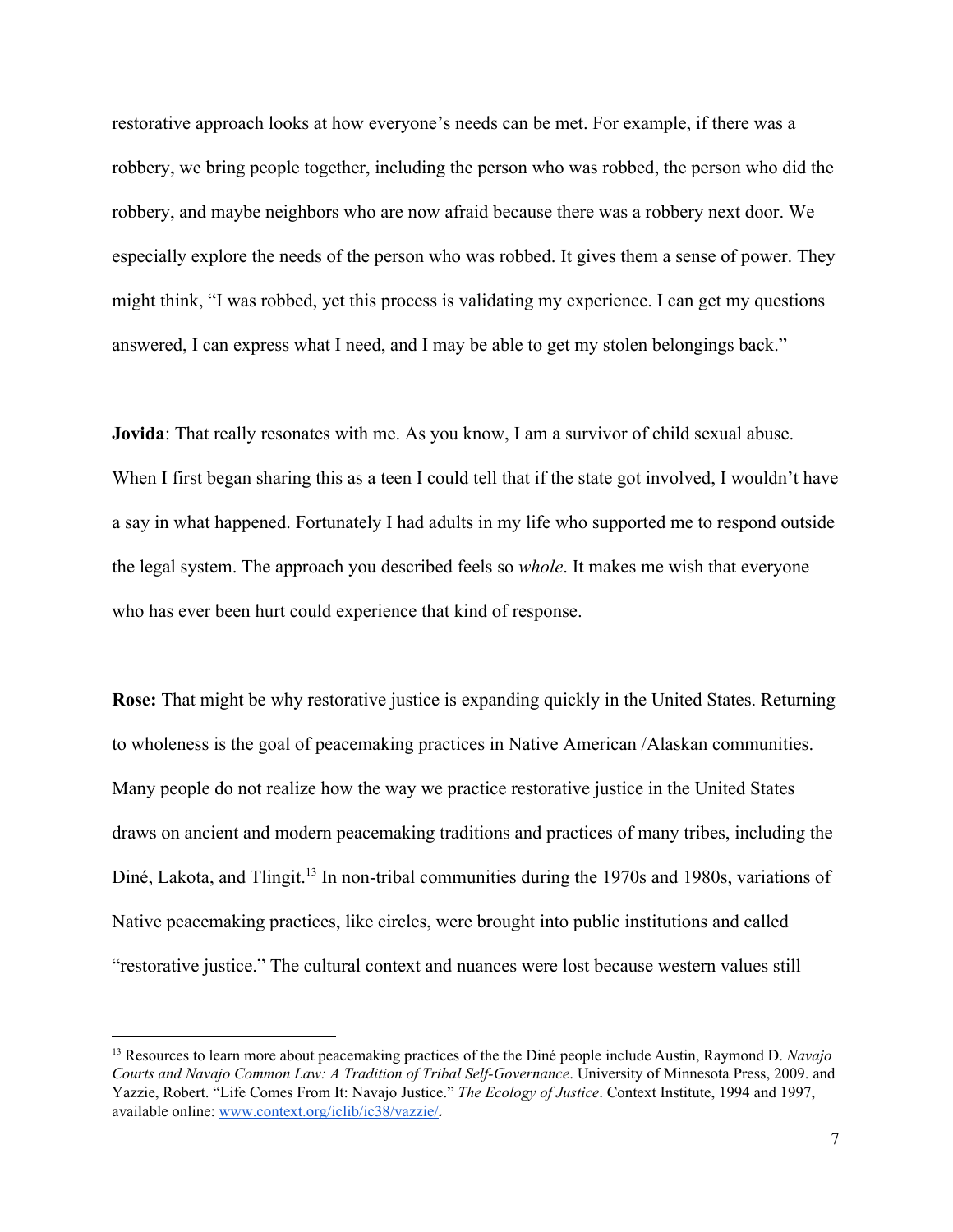prevail in those settings. Now, many schools and school districts are implementing restorative circles and restorative approaches to discipline.<sup>14</sup> In the juvenile system, restorative community conferences offer promising alternatives for addressing wrongdoing and diverting youth away from the criminal legal system while still holding them accountable.<sup>15</sup> In adult criminal cases, restorative justice practices are sometimes used after sentencing. Community restorative justice is also emerging! The North Oakland Restorative Justice Council is blazing a pathway towards community healing after crime or harm occurs. Innovative visions led by those closest to the problems are flipping retributive narratives. The hope is that these varied approaches will grow and provide holistic alternatives to the current punitive system.

**Reflection:** We invite readers to consider how to proactively lead out with their vision for the world*. Imagine a world where responses to harm create healing and restore relationships. What are the qualities of that world? What would family life be like, or schools, or communities, if the skills to respond to harm restoratively were widespread?*

#### **Linking Personal and Political Transformation**

**Jovida:** It is exciting to think about accountability and community-building replacing punishment. Gender justice movements taught me that healing and collective liberation are part of the same process: the personal is political. Successful social justice movements impact all

<sup>14</sup> For example, Frey, Susan. "Oakland ends suspensions for willful defiance, funds restorative justice." *EdSource*. May 14, 2015. Available online:

<https://edsource.org/2015/oakland-ends-suspensions-for-willful-defiance-funds-restorative-justice/79731>. <sup>15</sup> For example, Community Works West offers Restorative Community Conferences, learn more at [http://communityworkswest.org.](http://communityworkswest.org/)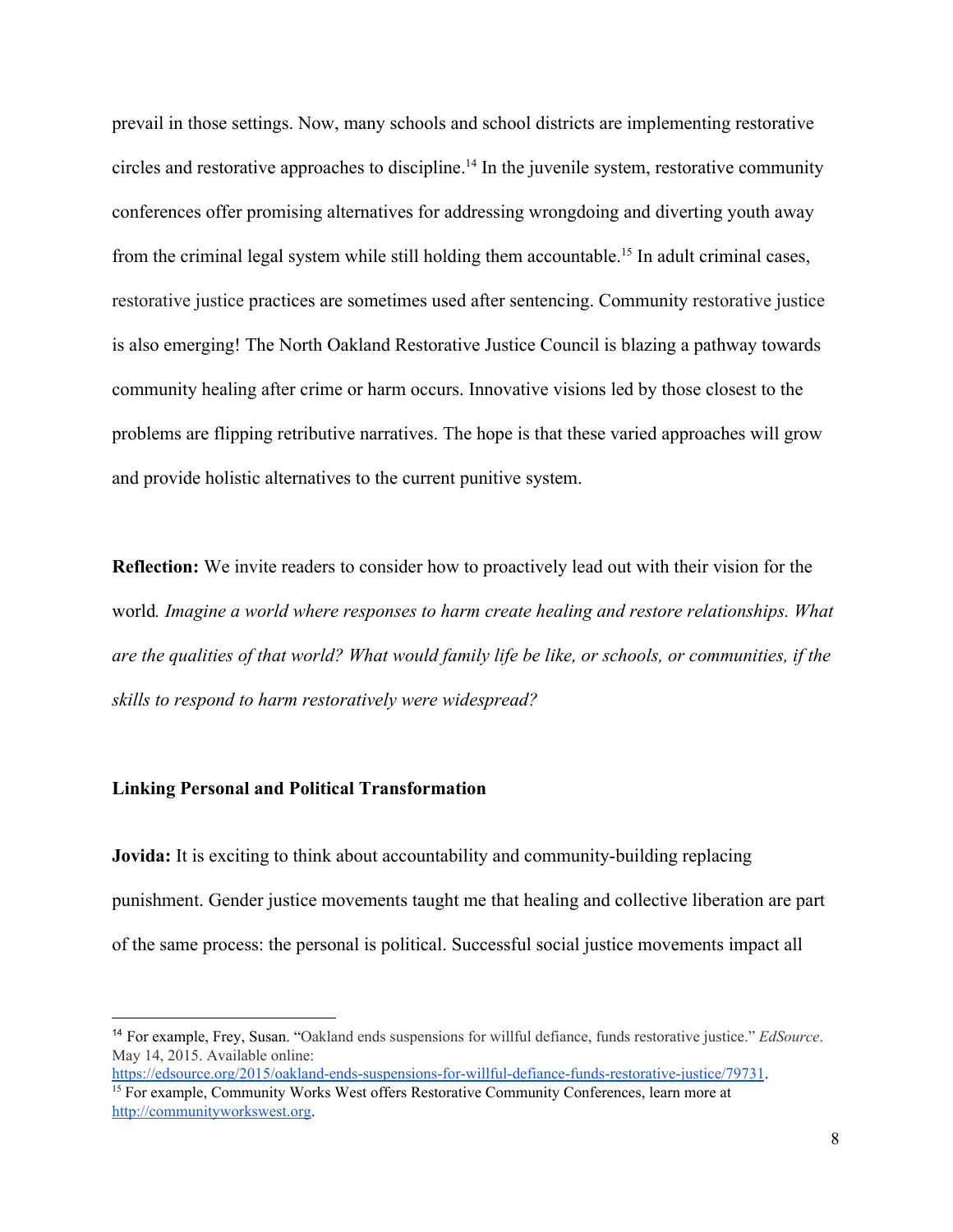aspects of our lives. They shift the way we live, the way we think about ourselves, our socio-political systems and structures, and our culture.<sup>16</sup> It seems like restorative practices hold this possibility. I understand that folks exploring *transformative justice* are considering how healing the impact of violence and trauma is inherently connected with shifting oppressive social conditions.<sup>17</sup> At Movement Strategy Center we are exploring how building social and political power is connected with repairing the harm of trauma; particularly, the impacts of historical traumas such as slavery and genocide.

**Rose:** Yes, I feel that restorative justice will become a powerful movement when it spreads beyond the court system and schools, into workplaces, neighborhoods and everyday life. Conflict is a natural part of being human. There is an internal shift when we approach conflict in a life-giving way. A question I always ask myself is, "In this moment, am I being a *healer*, or am I being a *jailer* (that is, being punitive)?" We can ask ourselves this simple question whether it is in a personal interaction, with a group, or as a society. We have a choice in every moment. I know the transformative power of this shift because I have experienced it many times. Sometimes, in order to transcend punishment, we need to embrace our own goodness and see goodness reflected in others.

I grew up in South Texas in the 1960s and 70s when the United Farm Workers Movement was very active. Farm workers are paid meager wages and often work in terrible

<sup>16</sup> Gratitude to Julie Quiroz and Kristen Zimmerman, who first articulated a version of this thought in *Love with Power: Practicing Transformation for Social Justice*. Published by Movement Strategy Center, May 2016, available online: [http://movementstrategy.org/b/wp-content/uploads/2016/07/MSC-Love\\_With\\_Power.pdf.](http://movementstrategy.org/b/wp-content/uploads/2016/07/MSC-Love_With_Power.pdf.)

<sup>17</sup> For more on how transformative justice practitioners are connecting healing *trauma* and healing *structural oppression*, see the Zehr Institute Webinar: Transformative Justice, held February 15 2017, with RJ Maccani, Nathaniel Shara, and Ejeris Dixon, posted online: <http://zehr-institute.org/webinar/transformative-justice>.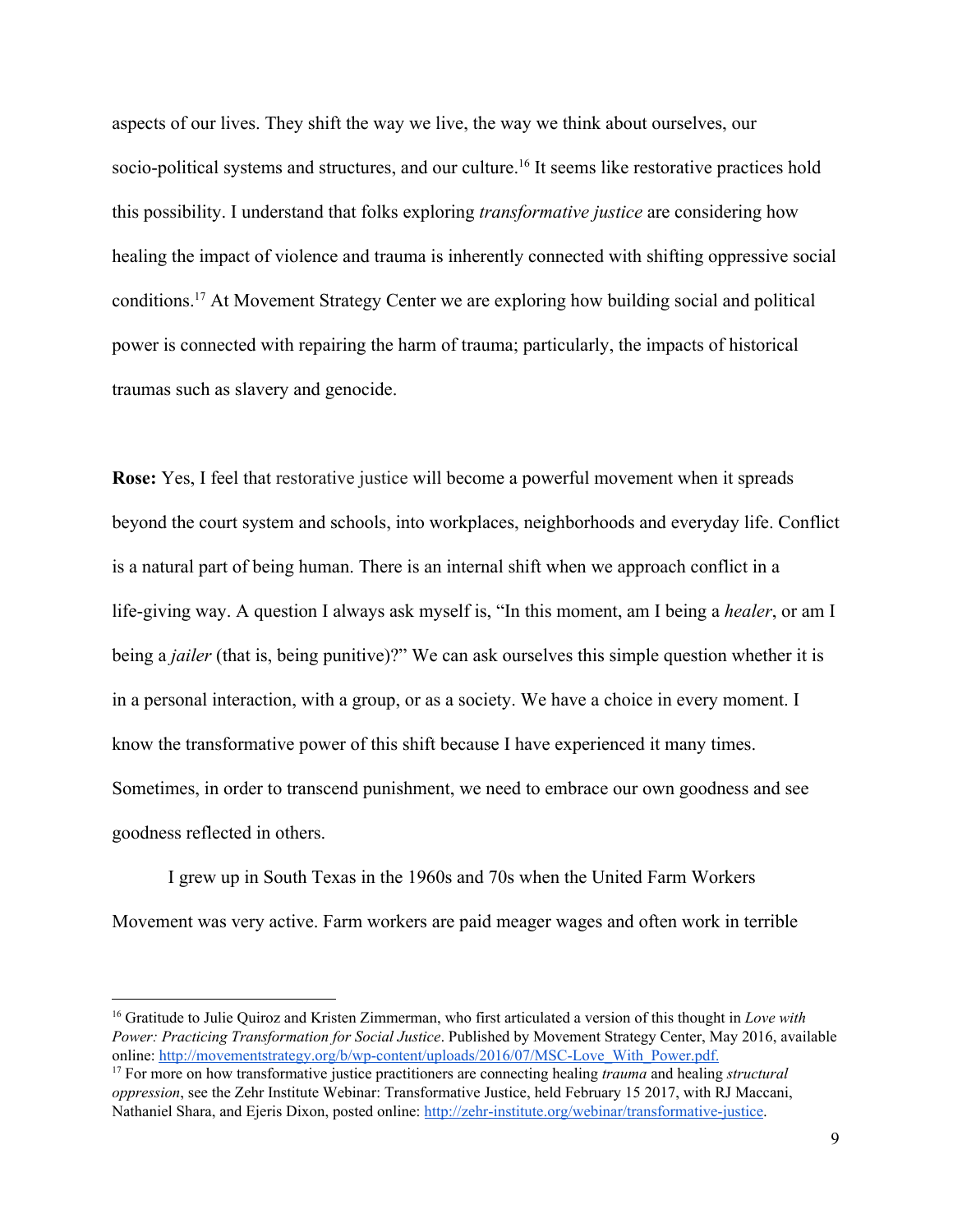conditions that are essentially economic enslavement. These drastic disparities of power and control, with racialized political power and religion as a tool of oppression, are painful. Historical trauma was repeated over many generations and I carry intergenerational trauma in the very cells of my body from it. To counter this internalized inferiority, the farm worker movement developed a sense of cultural power through a beautiful revitalization of Mexican culture. They also created slogans like "¡*Si Se Puede! Yes We Can!*" to shift from internalized oppression to internalized resilience. This transformation came with an assertion of political power using Gandhian nonviolence.<sup>18</sup> It led to an economic shift as the organizing won new rights.

During this time, the Chicanxs recognized that, although we were the majority, the white landowners held the political, religious, and economic power. Willie Velazquez had a vision of Latinxs moving from oppression and silence to having a vote, a voice, and actually leading democratic processes.<sup>19</sup> In small towns across South Texas, Chicanxs registered to vote, ran for office, and won!<sup>20</sup> My father became a school board member. His best friend became the mayor. They flipped the apartheid-like model of a few people having power over the masses and demonstrated that we had power in numbers and in resilience. The cells in our bodies were collectively saying "*Si Se Puede.*"

In the community justice work I am doing in North Oakland, we were inspired by these Chicanx political activists. We recently organized to put community members in leadership

<sup>&</sup>lt;sup>18</sup> The leaders of the farm worker movement, including César Chavez, studied the nonviolent approach that Gandhi promoted as well as the way it had been taken up in the U.S. by Dr. Martin Luther King, Jr., and intentionally employed nonviolent tactics. This is detailed in Orosco, José-Antonio. *Cesar Chavez and the Common Sense of Nonviolence*. Albuquerque: University of New Mexico Press, 2008.

<sup>19</sup> Willie Velazquez's vision is portrayed in the documentary, *Willie Velasquez: Your Vote is Your Voice*. Directed by Hector Galan. Latino Public Broadcasting, 2016.

<sup>&</sup>lt;sup>20</sup> The obituary for Willie Velazquez published by Reuters notes, "from 1974 when we started to 1987, the number of Hispanic elected officials in the U.S. grew from 1,566 to 3,038, an increase of 82 percent.'' June 16, 1988.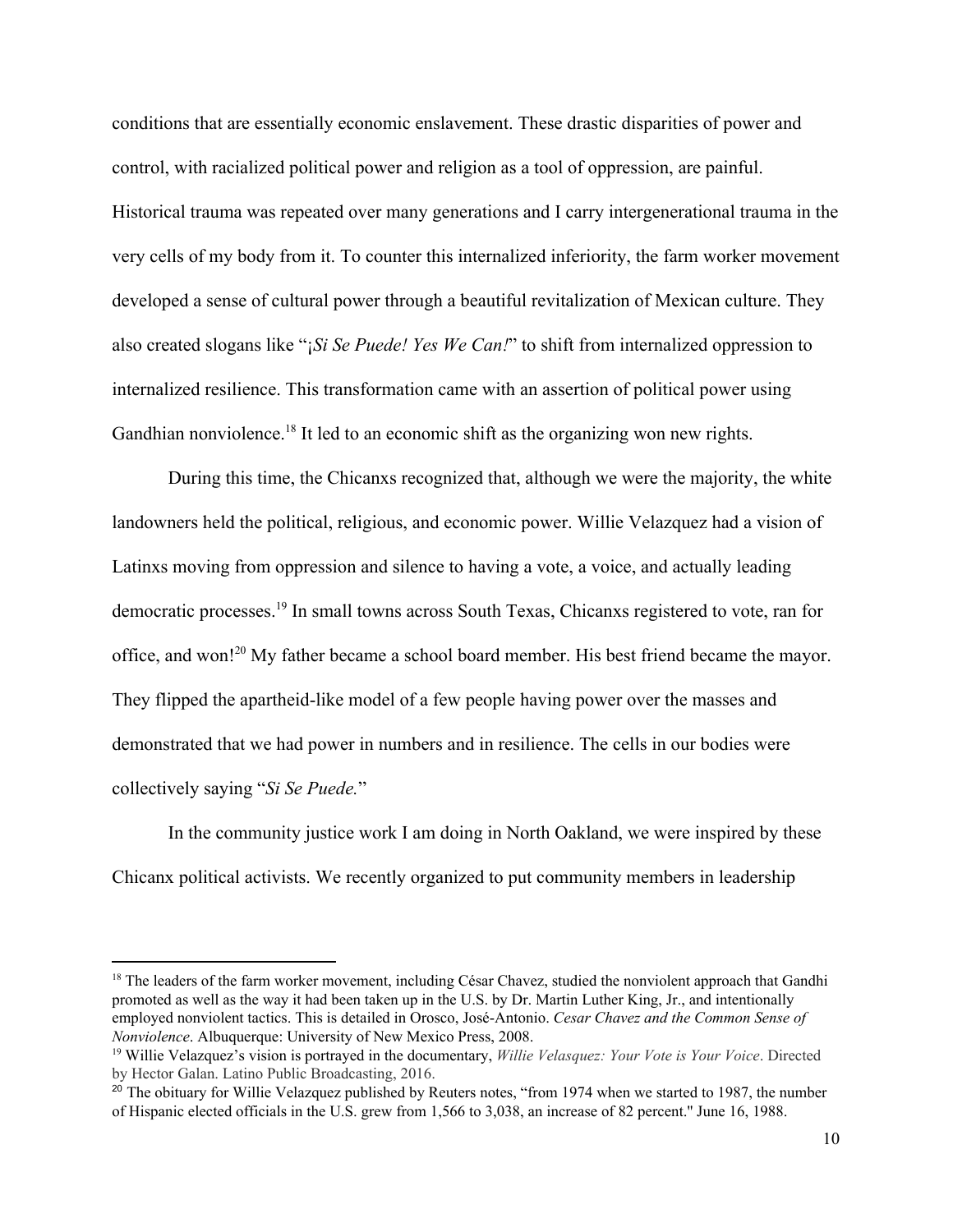positions at the police-sponsored Neighborhood Crime Prevention Council (NCPC). In Oakland, the NCPCs have provided a space where residents who already have economic and political power can influence the police, while people of color and the poor are further criminalized. Now, Mustafa Solomon and Max Cadji of the Restorative Justice Council in North Oakland co-chair the NCPC. We changed the name to "Neighborhood Care and Promotion Council." The meetings are about how we can create relationships to know our neighbors, and how we can speak to each other when harm or conflict happens. It is a recent change, so we will see how it plays out.

**Reflection:** We invite readers to reflect on how we can intentionally link personal and political transformation*. As we promote a cultural shift around justice, what political shifts can help us move towards a vision of justice that heals? How can we actively organize for the systemic changes that will help move us towards that vision?*

## **Restoring a** *Just* **Balance of Power**

**Jovida:** In both of those powerful stories above, I hear a defining characteristic of *social justice movements*: they are led by the people who directly experience injustice. The people who feel the impact of a systemic social problem have wisdom to offer around what the problem is and what real solutions might be. When we fully claim and act on this wisdom we reclaim our power. Your story of the farm worker movement, Rose, illustrates this so well.

For those of us who may be protected from direct experiences of systemic harm it is important to consider how we can support and celebrate the leadership of those who are directly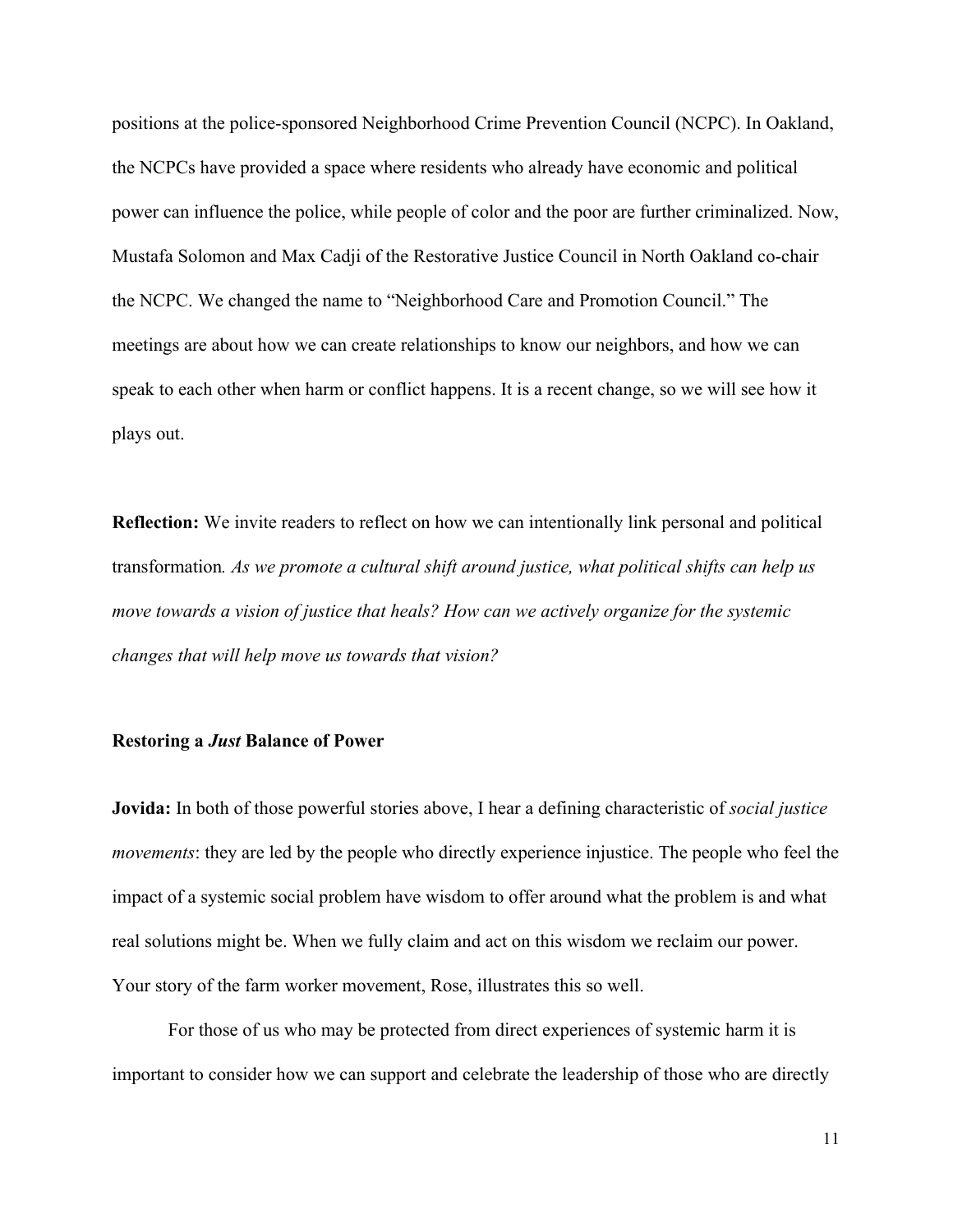impacted by that harm. A clear example of this comes from the disability rights movement. In the United States, disability rights advocates popularized the slogan, "*Nothing about us, without*  $us.^{"21}$  This statement conveys the power to have direct decision-making authority in one's own life, and it affirms the dignity of people living with disabilities. In the process of claiming this power, people with disabilities also developed their leadership, built organizations, and won policy changes that benefit many people.<sup>22</sup> As an able-bodied person, for example, I don't know what it is like to navigate a world that is not designed for access in a wheelchair. I can guess or listen, but I don't have direct experience. If I engage in work promoting accessibility, I would want to take care that my involvement would not take power away from the true leaders of this movement, or else I would be replicating the very social injustices they are working to change.<sup>23</sup> We can support people who are directly impacted by injustice in their leadership, celebrate wins with them, and find joy in experiencing their power. When we take leadership from people who have lived experience with social injustices we create a more inclusive, just world together.<sup>24</sup>

I think you take this approach already in your work. You talked about your friends and collaborators in North Oakland, like Princess Beverly. Her leadership is a good example.

<sup>21</sup> Charlton, James I. *Nothing About Us Without Us*. University of California Press, 1998. ISBN 0-520-22481-7. <sup>22</sup> See Glover Blackwell, Angela. "The Curb Cut Effect"*. Stanford Social Innovation Review*. Winter 2017. Available online: [https://ssir.org/articles/entry/the\\_curb\\_cut\\_effect.](https://ssir.org/articles/entry/the_curb_cut_effect)

<sup>&</sup>lt;sup>23</sup> One group that is leading the way around disability justice is the performance project Sins Invalid. See Lamm, Nomy. "This is Disability Justice." *The Body is Not an Apology*. September 2015. Available online: [https://thebodyisnotanapology.com/magazine/this-is-disability-justice](https://thebodyisnotanapology.com/magazine/this-is-disability-justice/).

<sup>&</sup>lt;sup>24</sup> Involving the human "user" perspective throughout the process of problem-solving is one of the tenets of Human Centered Design (see Thompson, Dave. "Why Human Centered Design Matters." *Wired*. December 2013. Available online: <https://www.wired.com/insights/2013/12/human-centered-design-matters>). Social justice movements have always taken this approach, and go even further with the idea that those who are directly impacted by an injustice can more effectively *lead the way* towards justice. This is both because lived experience gives insight and wisdom and also because the process of claiming agency and taking leadership towards justice helps restore a more just balance of social power, and in the process addresses some of the root causes of the problems we are seeking to solve.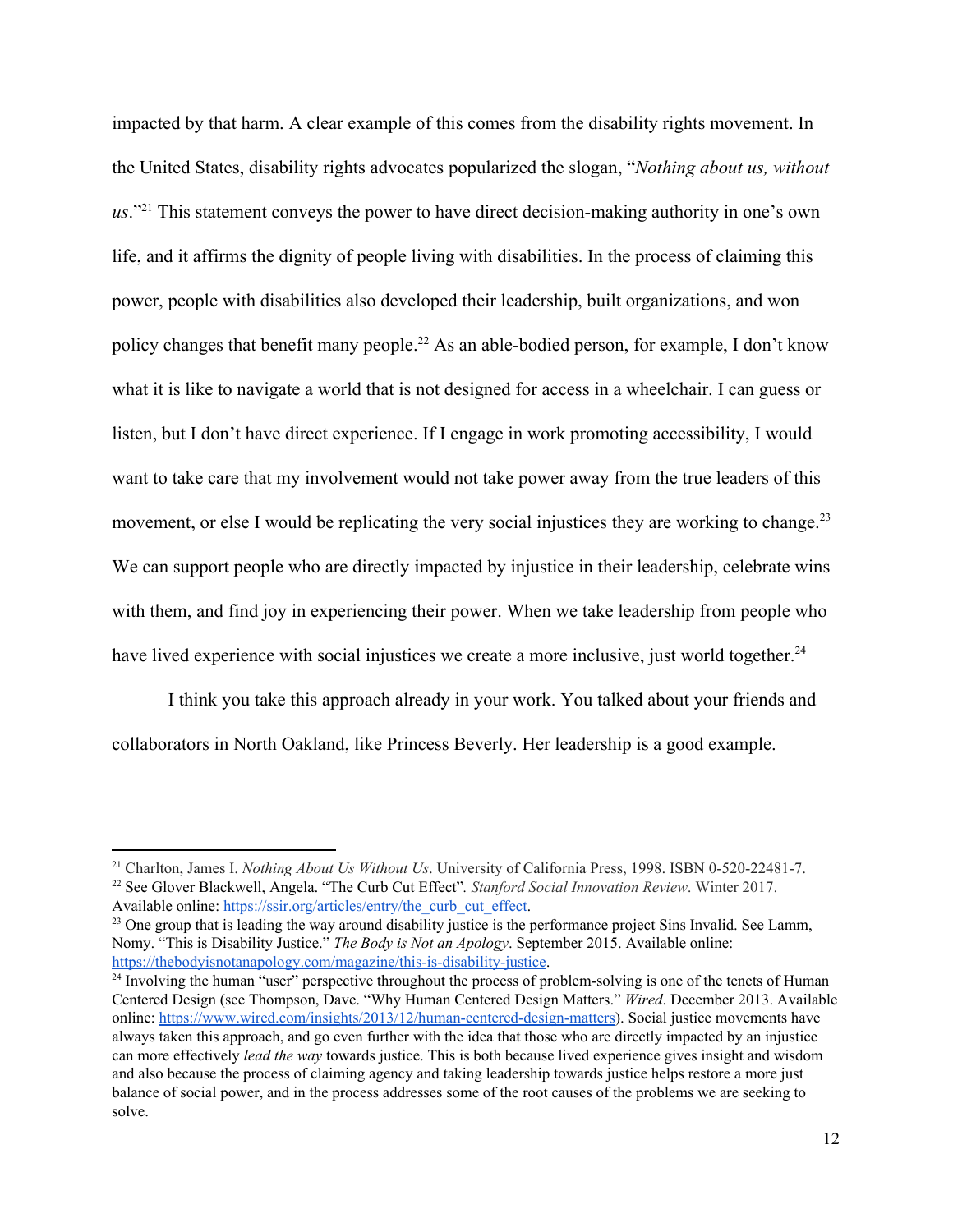**Rose:** Yes, Princess Beverly Williams' story is relevant. She lost her voice when her only son was murdered. She couldn't speak, or work, and depression hit her hard. Her son, Lorenzo Ward, was murdered just blocks from the home where she grew up in North Oakland. She was devastated. The NORJC reached out to her, as a survivor of this violent crime, to ask what her needs were. She said, "It's been 18 months, and I never really had a memorial service." So we threw a memorial block party in honor of her son. Of course we had a circle so that Princess Beverly and others could share stories. Malachi Scott and I introduced the basics of restorative justice and together we planted a fig tree to counter her and the neighbors' memories of violence.

At first, Princess Beverly did not understand restorative justice. She was resistant and expressed anger that her son was gone. Because of her honesty, we started a healing circle for people who have survived homicide. I invited Princess Beverly to co-facilitate. We named the group *Healing our Hearts: You Are Not Alone*, in reference to the Michael Jackson song.<sup>25</sup> We used the circle process to listen to each other and we worked on healing through talking circles, cultural traditions, song, and rituals. We also have celebrations so that we don't just focus on the hard experiences. The circle includes people who have lost a family member to long-term incarceration, too. Whether our loved ones have been killed or incarcerated, we have all been impacted by homicide and share experiences of grief and loss. We also host dinners that bring together our group with people who were formerly incarcerated for homicide so that they can hear the truth of each other's experiences.

We meet in Dover Park for our circle. Before the circle, there is an opportunity to work in the Phat Beets community garden and harvest vegetables.<sup>26</sup> One day, the godmother of the young

<sup>25</sup> *You Are Not Alone* by Michael Jackson, from the album *[HIStory:](https://en.wikipedia.org/wiki/HIStory:_Past,_Present_and_Future,_Book_I) Past, Present and Future, Book I*, released August 15, 1995.

<sup>&</sup>lt;sup>26</sup> Learn more about Phat Beets food justice programs at [www.phatbeetsproduce.org](http://www.phatbeetsproduce.org/).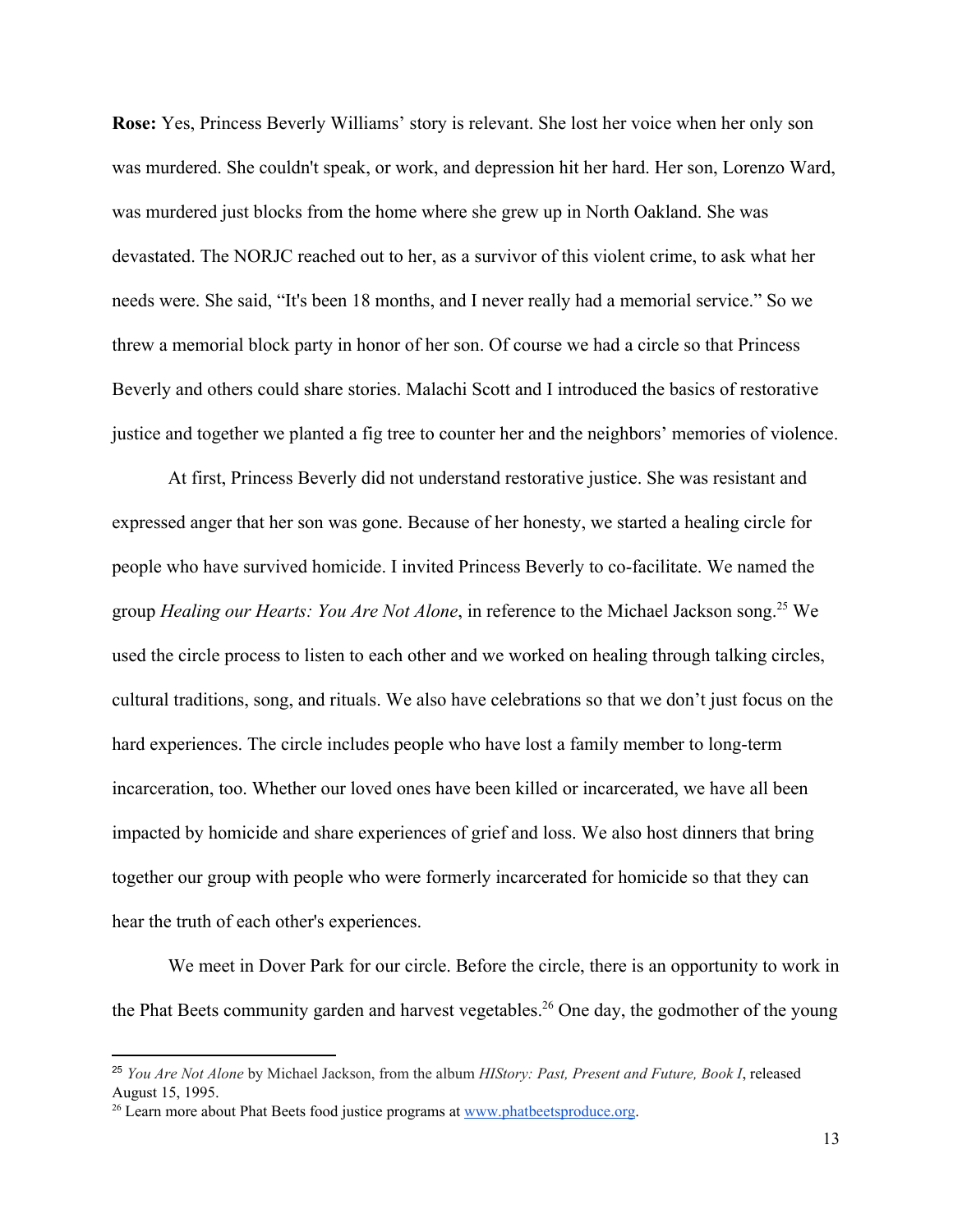man who killed Lorenzo was in the park. Princess Beverly spoke with her, and his godmother explained how the shooter's mother died when he was very young. She talked about the life of neglect and poverty he had lived through, which led him into gang life. In this conversation the phrase "*Black Lives Matter*" took on new meaning for Princess Beverly. Her son's life mattered, and the young man who shot him needed to matter to someone, too. Princess Beverly shared that compassion filled her heart when she heard his story. Now restorative justice made sense. She was being called to live it, to heal, and to even offer healing.

Princess Beverly was frustrated when her son's case was going through court. The court did not keep her updated about the dates and times of the trial, and she had to miss work to attend the emotionally painful proceedings. To demonstrate our support, the members of the NORJC showed up at the courtroom in purple t-shirts with photos of Lorenzo printed on them. She wrote a powerful victim impact statement to be read in court, honoring Lorenzo, which included principles of restorative justice as well as values from the Movement for Black Lives.<sup>27</sup> In the statement she spoke to the young man who killed her son and said, "The bullet that took Lorenzo's life will always connect our two families. I can't forgive you now. You really hurt me, and you hurt our community. From my learning about the restorative side of justice, and from my spiritual beliefs, I know forgiveness is needed. I just don't know how to do that yet. I'm getting support to help me in the healing process, and I want you to have a healing journey, too."

 $27$  For information on specific values from the Movement for Black Lives, see the Black Lives Matter guiding principles available at [http://blacklivesmatter.com](http://blacklivesmatter.com/guiding-principles/) and the Movement for Black Lives policy platform posted at [https://policy.m4bl.org.](https://policy.m4bl.org/)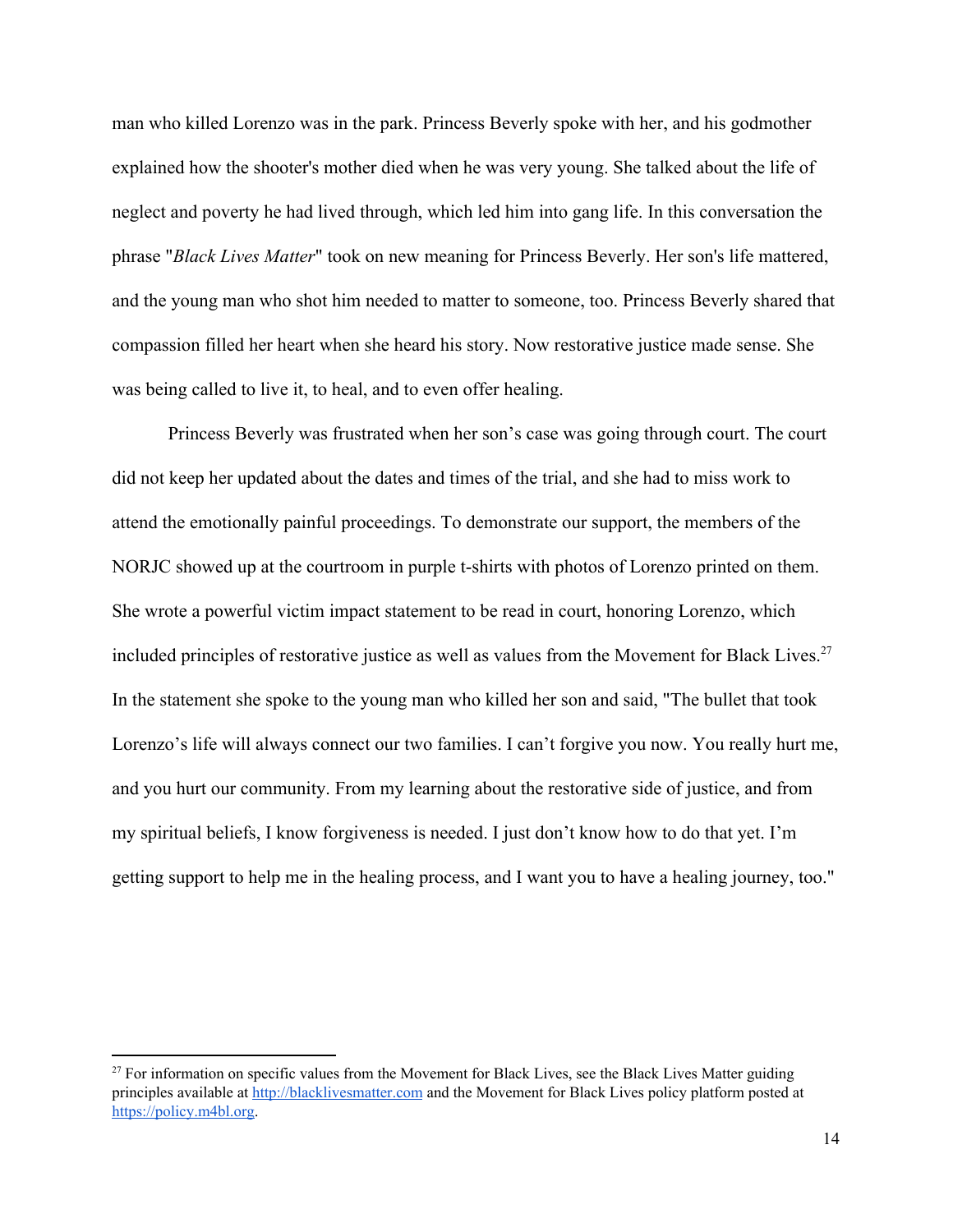In April, Princess Beverly stepped into a new role as an advocate for systems change. She went to the state capitol in Sacramento for the Survivors Speak Conference.<sup>28</sup> She spoke about how the legal system failed her and how the adversarial court process kept her distant by telling her not to talk about the crime. Taking leadership in this way brought her a new sense of meaning; she was now giving back, regaining her voice and the power she lost when her son died.

**Jovida:** This is a beautiful story of someone who has been directly impacted by injustice who ends up leading both at the community level as a co-facilitator and at the systemic level as an advocate. Systems change is most powerful when the people who are negatively impacted by a system have a leadership role in reshaping it. There is a huge potential for people who have been impacted by the legal system to change the nature of that system entirely, which is what Legal Services for Prisoners with Children,  $29$  the Ella Baker Center, and others, are organizing to do.

**Reflection:** We invite readers to consider how we can restore a just balance of power. *How can restorative justice practitioners prioritize, support, and genuinely celebrate leadership from those most impacted by both structural and personal violence and harm, in a way that restores and heals everyone involved? Since people of color, trans, and queer people are actively targeted for punishment by the criminal legal system, how could we better support their leadership in this work, including our financial practices?*

 $28$  Survivors Speak is produced by Californians for Safety and Justice. The annual conference is held during National Crime Victim's Rights Week, to connect survivors of crime, honor loved ones, and advocate for smart justice policies. Learn more at [www.safeandjust.org](http://www.safeandjust.org/).

 $^{29}$  To learn about Legal Services for Prisoners with Children, see [www.prisonerswithchildren.org.](http://www.prisonerswithchildren.org/)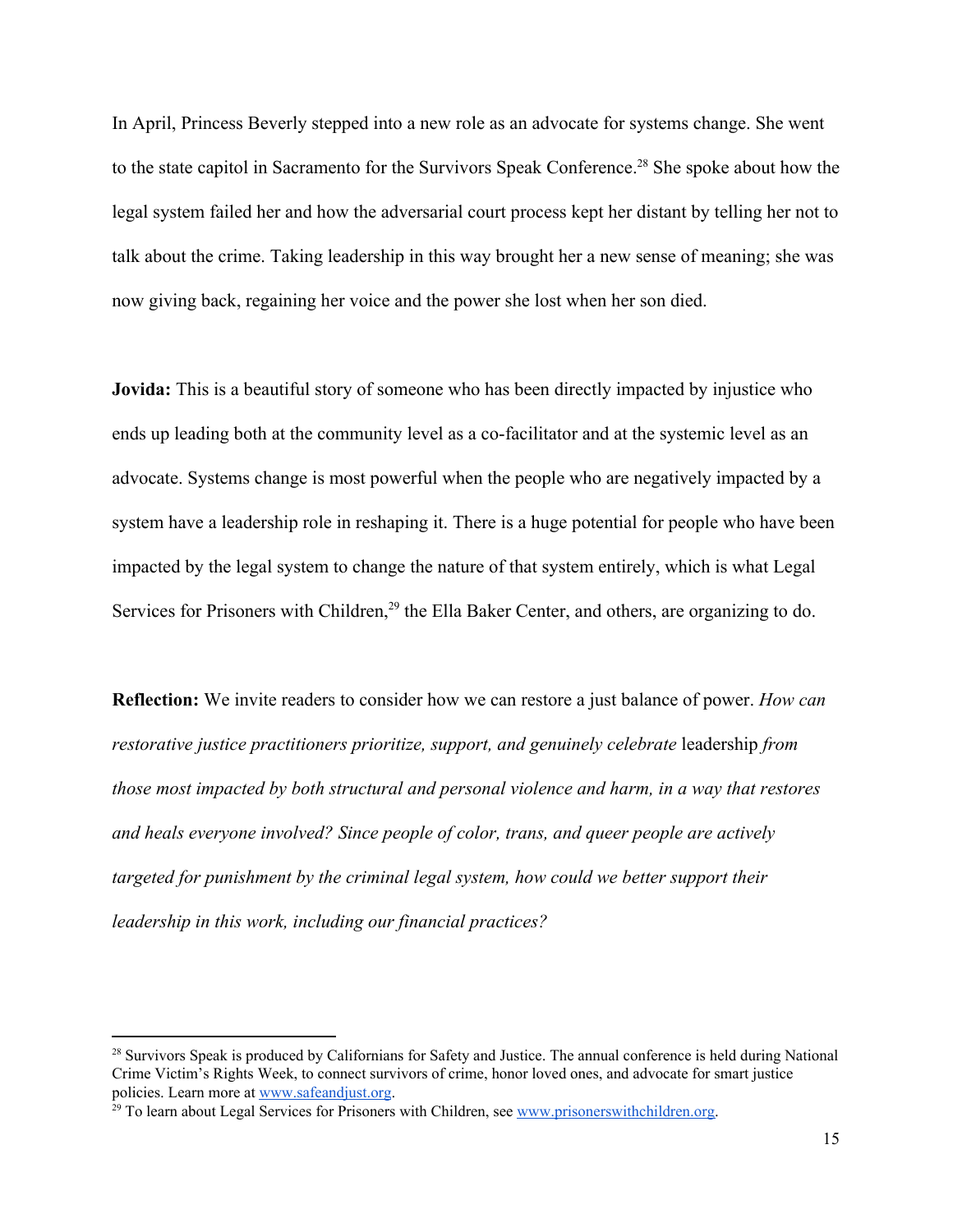### **Grounding Our Work in People, Community, and History**

**Rose:** Princess Beverly is an inspiring leader. She, Aunti Frances, and Malachi Scott lead our community actions. After violence occurs in the neighborhood, we have peace and justice walks to acknowledge the violence and reclaim space for community. On these walks Princess Beverly is often on the bullhorn, leading chants like, "*Ain't no power like the power of the people, 'cause the power of the people don't stop. Say What?"* We draw on chants that are relevant to the people in the neighborhood, like chants from the Black Power movement, since the Black Panthers started in North Oakland.<sup>30</sup>

**Jovida:** That story illustrates another characteristic of social justice movements, which is that they are about people and relationships, grounded in community and history. When a movement helps us feel deeply connected to each other, and to a sense of existing within the arc of history, we gain a sense of our collective power. A recent example of this is the Water Protectors at Standing Rock. Their sense of community, culture, and history informed both their assertion of sovereignty and the way they established the camp as sacred ceremony space.<sup>31</sup> When you draw on the history of the people in North Oakland, you are also applying this movement-building principle.

<sup>30</sup> Kreitner, Richard. "October 15, 1966: The Black Panther Party Is Founded." *The Nation*, October 2015. Available: [https://www.thenation.com/article/october-15-1966-the-black-panther-party-is-founded.](https://www.thenation.com/article/october-15-1966-the-black-panther-party-is-founded/)

<sup>&</sup>lt;sup>31</sup> For more about the story of Standing Rock Water Protectors' choice to practice ceremony, watch Judith LeBlanc in the recording of the 12/21/16 *Love In a Time of Violence* video conference, available at [https://www.youtube.com/watch?v=QnsztyZpOOE.](https://www.youtube.com/watch?v=QnsztyZpOOE)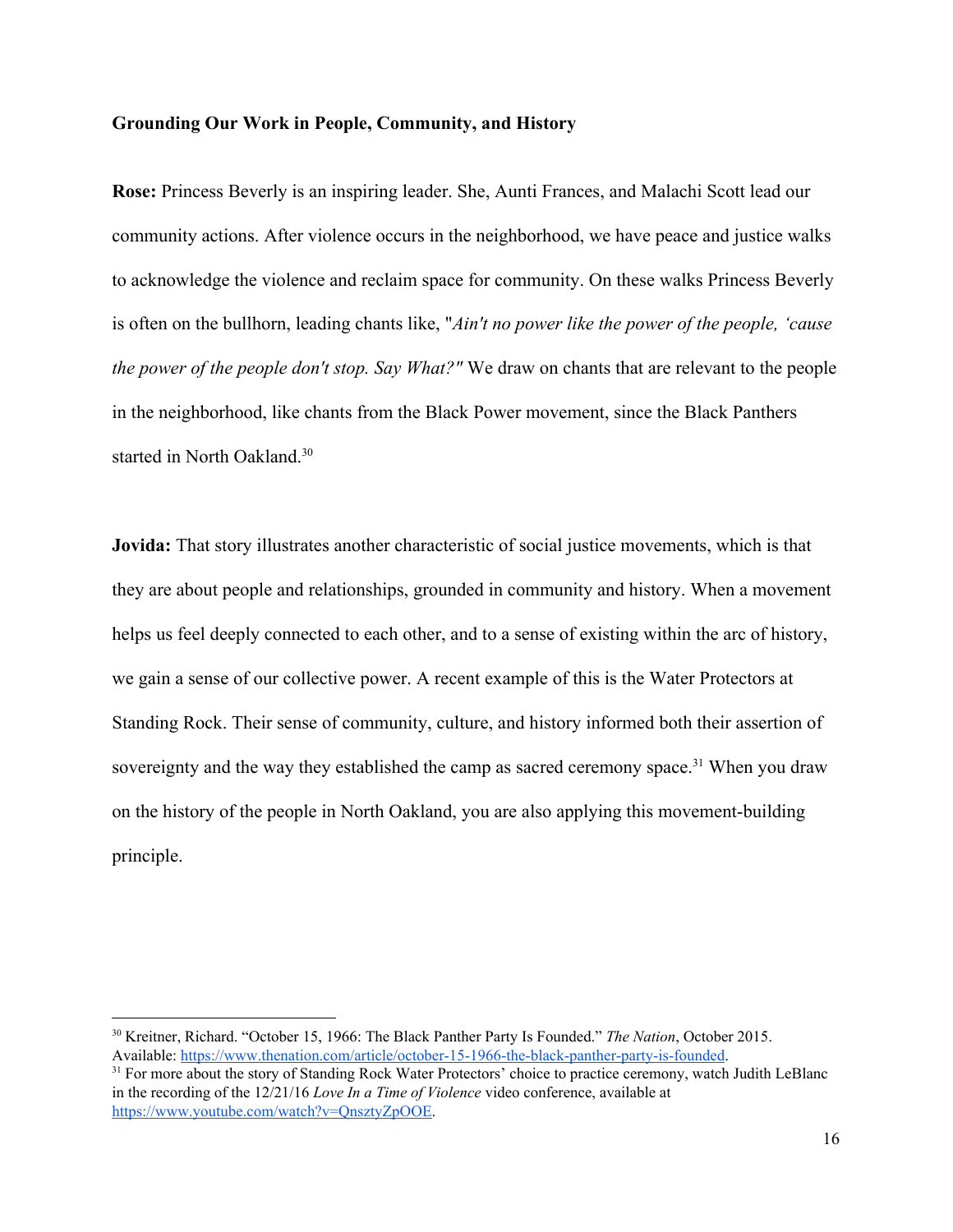**Rose:** We value our history, elders, and ancestral traditions. In North Oakland, we are fortunate to be the home to many elders from the Black Panther movement. In our community trainings we say at least fifty percent of regular circles should be about relationship building. We enjoy "cooking circles" where we cook to create community and to serve ancestral food to neighbors at block parties. Cooking together is an opportunity to create a space for casual but intentional cross-generational learning, which builds relationships based on mutuality and reciprocity.

In August of 2015, we had a gumbo fest and block party to remember the anniversary of the murder of Lorenzo Ward, Princess Beverly's son. Several of us from NORJC met in the kitchen of Causa Justa::Just Cause, a grassroots power base-building organization.<sup>32</sup> Making gumbo is a metaphor for mixing things up. We had some master gumbo makers and elders from the neighborhood, like Aunti Frances, Mr. G, and Miss Gerthina. Aunti Frances was part of the Black Panthers' program that provided healthy breakfasts each morning for school kids.<sup>33</sup> As we cooked, the young people connected with history through cutting the okra and vegetables while children ran around, laughing. About midway through, Mr. G. asked us to circle up. Miss Gerthina sprinkled the sacred herbs of gumbo filé on the stew while she called in the ancestors and prayed for the departed Lorenzo and for his mother, Princess Beverly. These rituals create relationships and connect us on many levels.

The next day at the block party, the youth from Urban Peace Movement,  $34$  a youth-organizing group, paid exquisite attention as Princess Beverly shared the story of losing

<sup>32</sup> Learn more about Causa Justa::Just Cause at [https://cjjc.org.](https://cjjc.org/)

<sup>&</sup>lt;sup>33</sup> Learn more about the Black Panther Party's free breakfast program in "The Black Panther Party and the Free Breakfast for Children Program" by Darryl Robertson, published online by The African American Intellectual History Society, February 26, 2016, at [http://www.aaihs.org/the-black-panther-party.](http://www.aaihs.org/the-black-panther-party/)

<sup>&</sup>lt;sup>34</sup> Learn more about Urban Peace Movement at [www.urbanpeacemovement.org.](http://www.urbanpeacemovement.org/)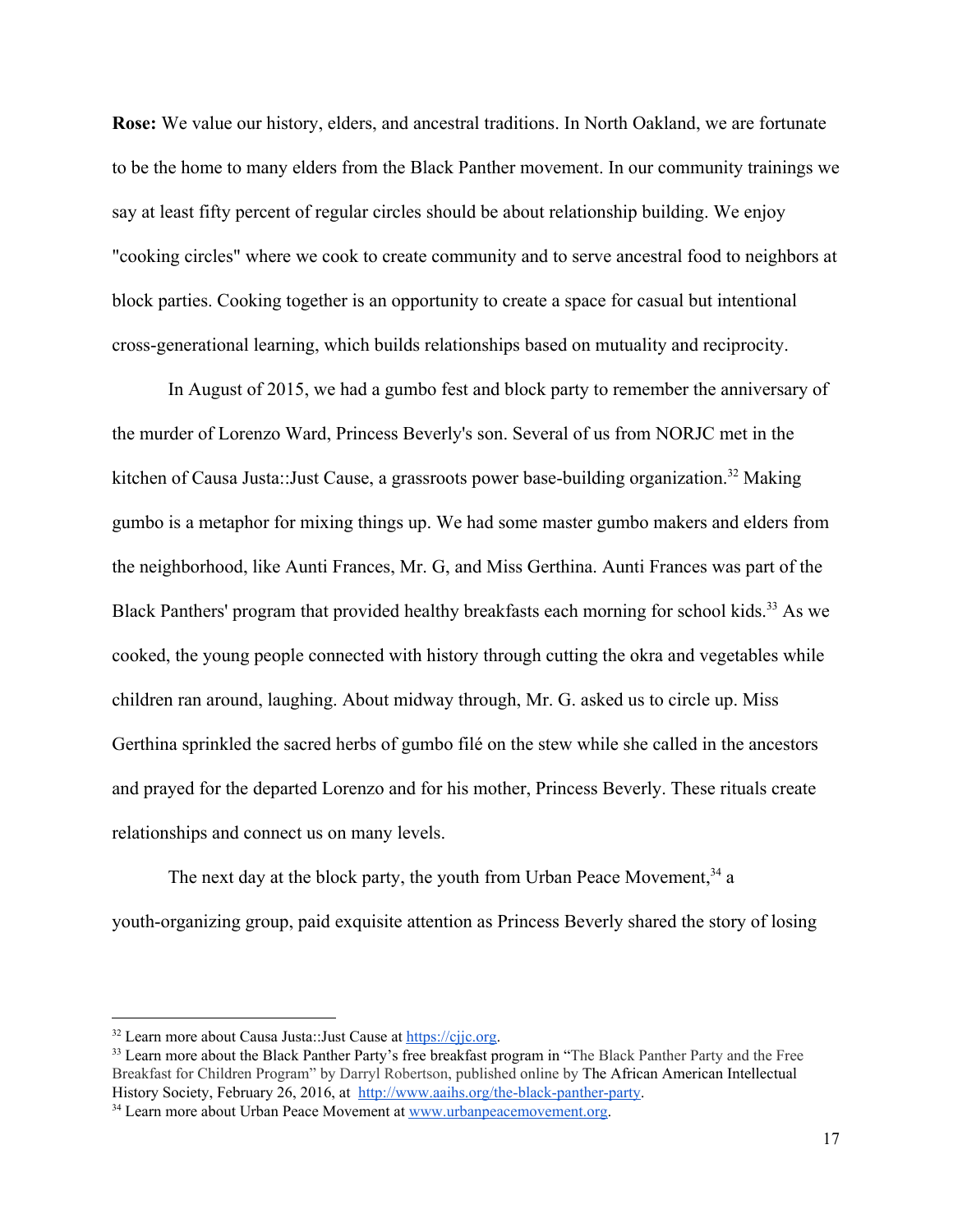her son to gun violence. They used Playback Theatre from Theatre of the Oppressed<sup>35</sup> to practice the Zulu acknowledgement, *sawubona*, "*We see you*."<sup>36</sup> It was a deep conversation. In return, Princess Beverly sang a Gospel song and invited us to join in with her.

**Reflection:** We invite readers to consider: *Who are the people and what are the community histories that a restorative justice movement is (or should be) most accountable to? How can we prioritize and take guidance and leadership from those relationships?*

In addition, because there is much to learn from cultures that have been practicing restorative responses to harm for thousands of years -- including many Native American tribes, and cultures all over the world who have developed and kept these practices alive -- we invite this reflection: *How can we honor cultural traditions that are not our own, in a respectful way, that does not appropriate or commodify them?*

# **Cultivating a Movement Ecosystem**

**Jovida:** This kind of collaboration is a beautiful expression of community resilience. At MSC, we think about social justice movements as ecosystems. Biologists describe an ecosystem as a system of living organisms in an area that function together as a unit.<sup>37</sup> Like ecosystems, movements involve a diverse community of people, organizations, networks, and alliances interacting within a specific context (which might be a place, or a particular concern, like

<sup>35</sup> Boal, Augusto. *Theatre of the Oppressed*. New York: Theatre Communications Group, 1985.

<sup>36</sup> Bishop, Orland. *Sawubona*. Online video clip, posted on YouTube by the Global Oneness Project Feb 8, 2007. [https://www.youtube.com/watch?v=2IjUkVZRPK8.](https://www.youtube.com/watch?v=2IjUkVZRPK8)

<sup>&</sup>lt;sup>37</sup> Ecosystem definition from Biology Online, available at [www.biology-online.org/dictionary/Ecosystem](http://www.biology-online.org/dictionary/Ecosystem).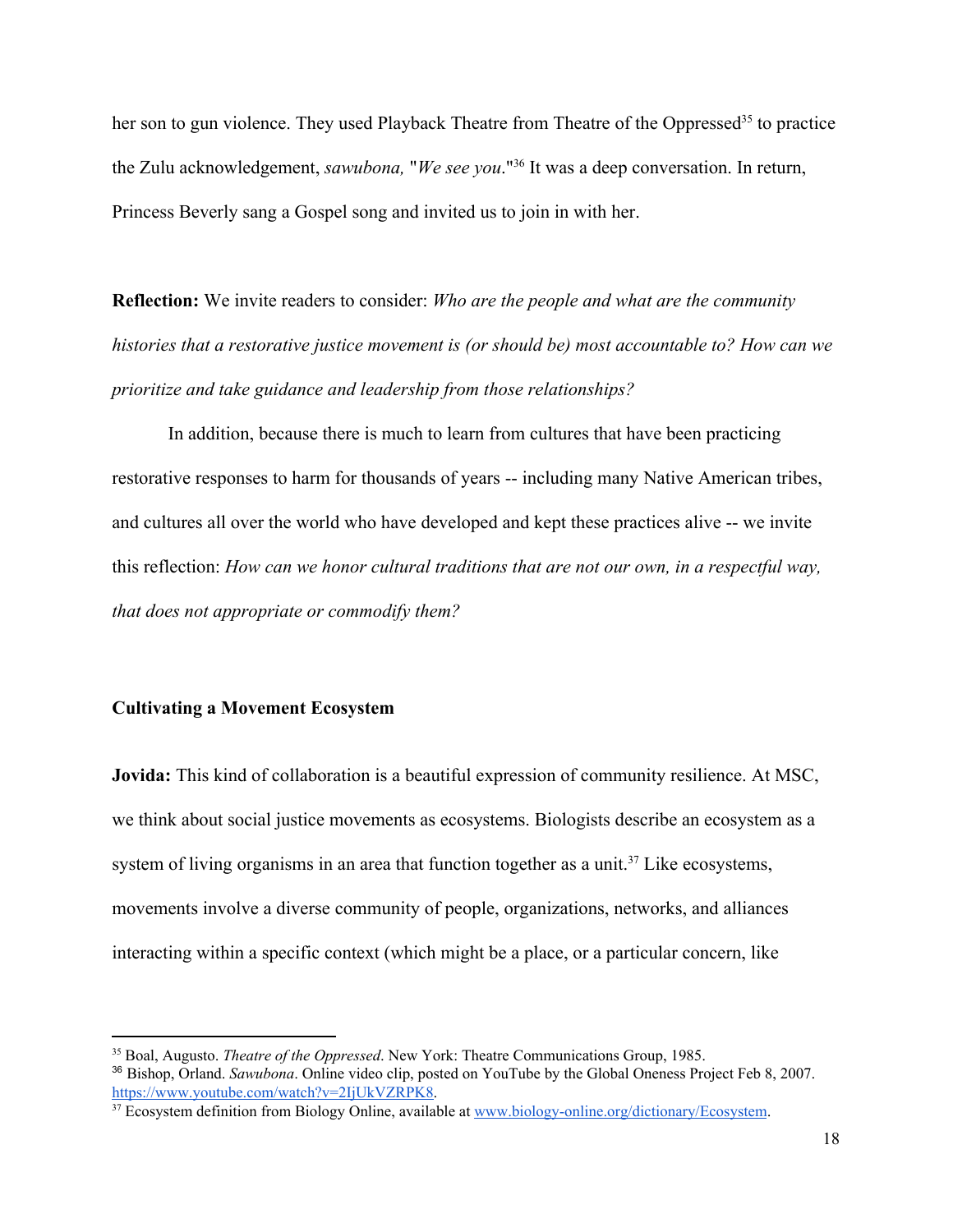workers' rights). Healthy ecosystems are interdependent and resilient, and have a diverse web of relationships. The same could be said of movements. When the NORJC collaborates with Phat Beets, Causa Justa::Just Cause, and Urban Peace Movement, each organization is playing a dynamic role in cultivating community resilience and supporting community members to experience the power they hold.

**Rose:** Right! Plus it's fun, and collaborating clarifies our unique contributions. Another example is the way that NORJC partners with Phat Beets in their kitchen incubator program. In this collaboration, we focus on restorative economics through jobs for women and girls who have experienced violence. We follow the Homeboy Industries model, "Nothing stops a bullet like a job."<sup>38</sup> The way to create a safe community is not through police and prisons: it is through creating local, meaningful economies, and healthy relationships. Restorative economics is about collectively building community-based economies to meet the needs of people who have been most harmed by the capitalism of mass incarceration. It is also about survivors of crime getting their economic needs met. It allows us to provide for our families, and ourselves, in a dignified way. Collaboration helps us to do this well; having diverse perspectives sparks a variety of creative ideas we might not come up with on our own. We also appreciate that the Akonadi Foundation follows an ecosystem grantmaking approach; we all get funding from Akonadi and it helps with these collaborations.<sup>39</sup>

<sup>38</sup> For more about Homeboy Industries' model, see "Nothing stops a bullet like a job" by Duncan Campbell for *The Guardian USA edition*, first published Tuesday 23 November 1999 and available online at <https://www.theguardian.com/world/1999/nov/24/usgunviolence.usa>.

<sup>39</sup> For more on the Akonadi approach, see *Ecosystem Grantmaking A Systemic Approach to Supporting Movement Building*, available at [www.akonadi.org](http://www.akonadi.org/).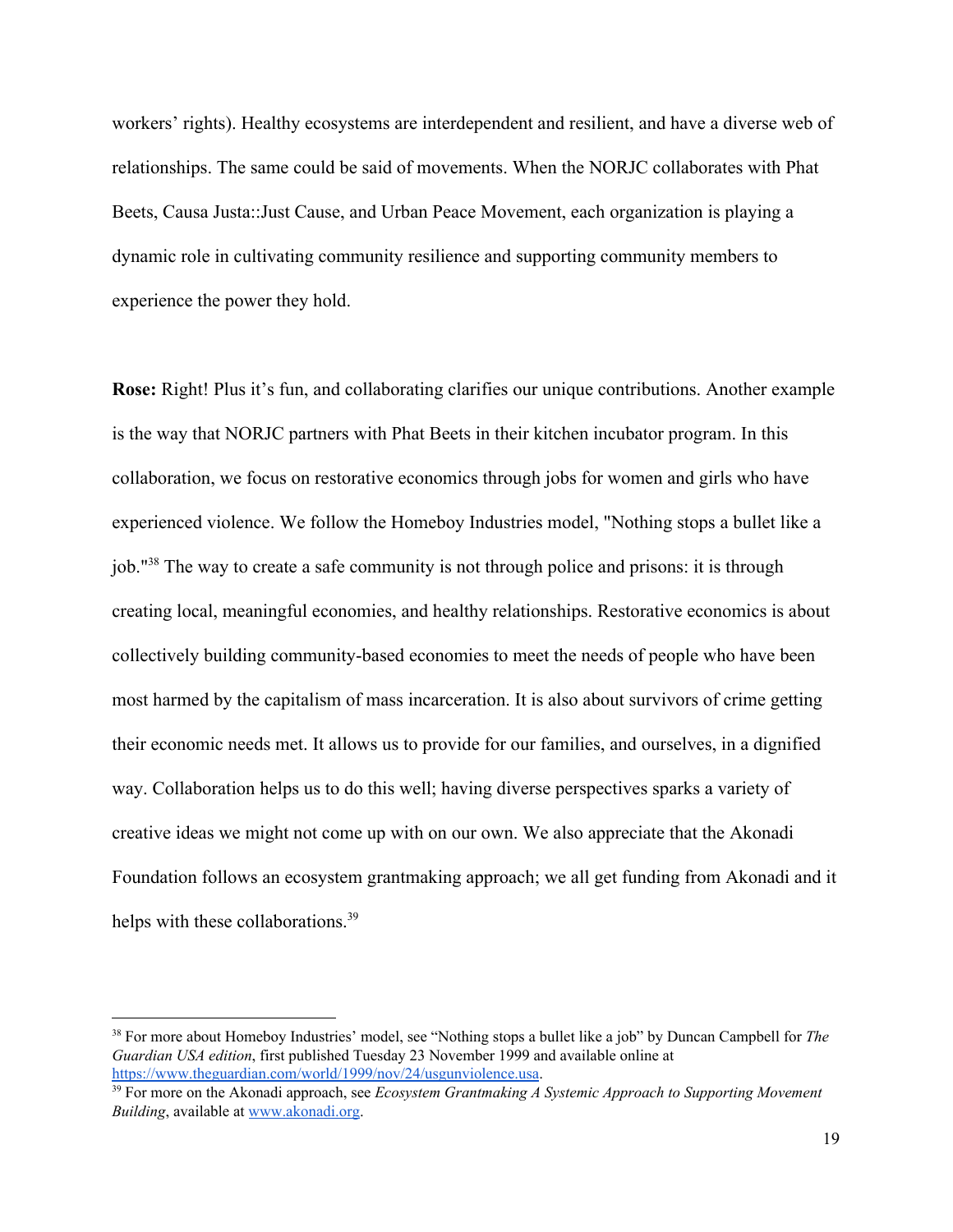**Reflection:** We invite readers to consider if restorative justice is part of a larger social justice movement. *What are the interconnected relationships contributing towards a hopeful future that restorative justice is a part of? Who are the diverse partners we can join with to build that future?*

# **Building a Bigger We**

**Jovida:** When you cultivate this kind of vibrant movement ecosystem, you are *Building a Bigger We*. Movements are powerful because they can solve problems bigger than one person or organization can address alone. Movements connect a wide range of people who have different experiences, perspectives, and contributions to work towards a common vision or values. This can also mean that we work with people whom we may not fully understand or agree with completely, but with whom we share common purpose.

One of my favorite examples of *Building a Bigger We* is the Strong Families Initiative. It started when Forward Together convened a network of reproductive justice organizations.<sup>40</sup> The group realized that the policies they all opposed reflected an outdated idea of family. The people in the network all felt deeply committed to their families which did not reflect the fantasy of a mom at home and a dad at work. They launched the Strong Families Initiative as "a home for the 4 out of 5 people living in the US who do not live behind the picket fence."<sup>41</sup> The Initiative connects diverse organizations to collaborate towards a vision that every family has the rights,

<sup>40</sup> Learn more about Forward Together at [http://forwardtogether.org.](http://forwardtogether.org/)

<sup>41</sup> <http://strongfamiliesmovement.org/what-we-do>, accessed 5/15/2017.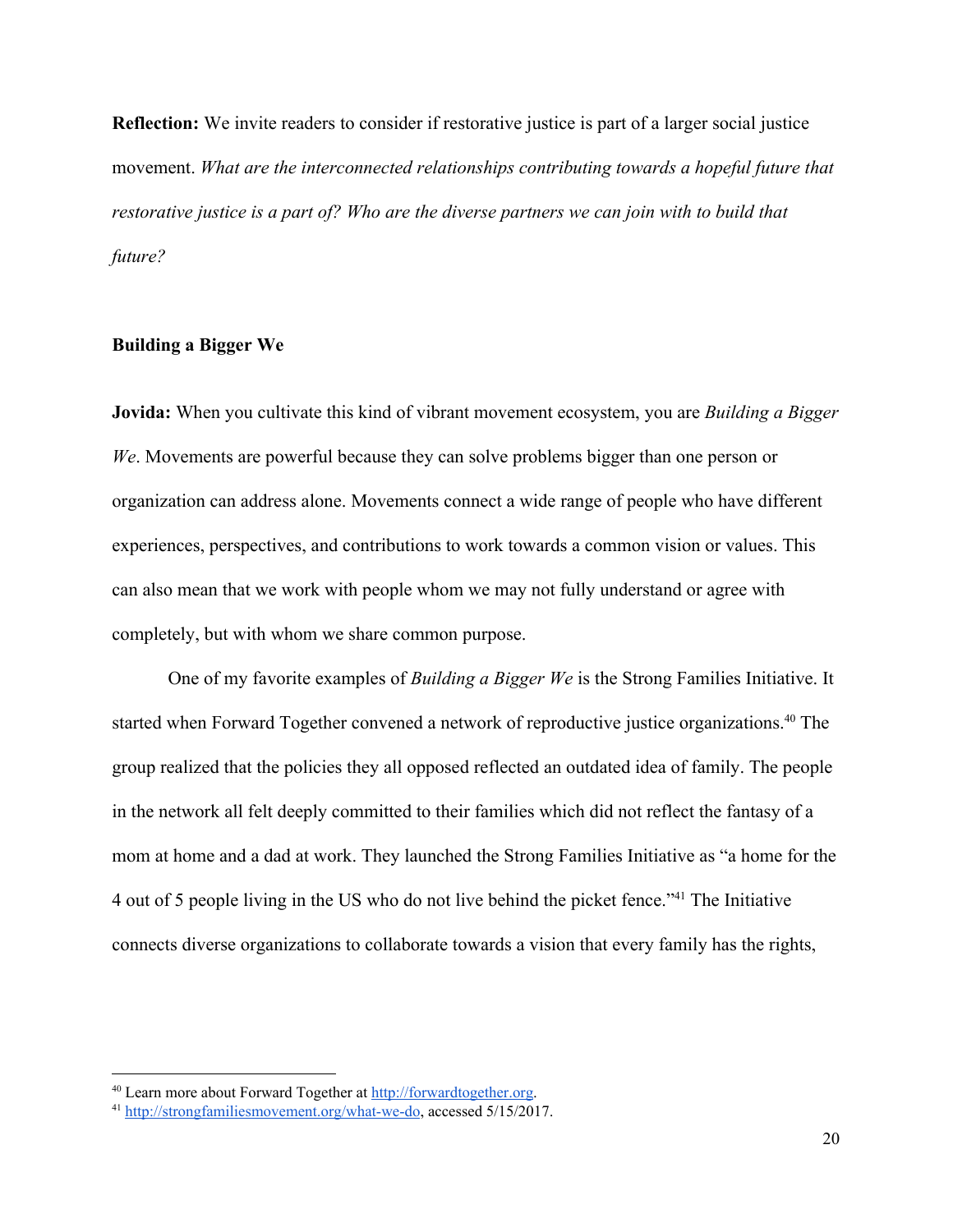recognition, and resources it needs to thrive. The network includes efforts focused on racial justice, youth, immigration, LGBT communities, criminal justice reform, and economic justice.

**Rose:** That makes me think about an experience I had with the San Quentin Restorative Justice Interfaith Roundtable a few years ago. San Quentin, which is a men's prison, is one of the nine California prisons that has been designated to incarcerate transgender people. As the Roundtable grew to 200, more and more transgender women joined. We began to see some "othering" rather than "belonging" within the circles. Inclusivity is one of our values, so we held a daylong symposium on violence against transgender people. We had two guest speakers who identified as transgender share stories with the group.

Tanesh Nutall was one of our guest speakers. She told us stories about a lifetime of hatred and violence she experienced as a transgender person. The stigma caused her to use drugs and alcohol to numb the pain. She told us, "If you don't agree with another person's beliefs, learn to love them anyway. If you spend time with individuals you may not like, your thoughts will change. You will come to see the person's spirit."<sup>42</sup> Through sharing our personal stories and listening to others with open hearts, we're learning a new way of relating in community. As a group we embraced our varying levels of discomfort. We began to see each other's humanity. I saw people who held closed views about transgender people open up after hearing Tanesh's story. Sitting in weekly restorative circles with diverse people calls us to move beyond biased belief systems. We are consciously choosing and working together to *build a bigger We*.

<sup>&</sup>lt;sup>42</sup> Tanesh Nutall spoke to the San Quentin Interfaith Restorative Justice Roundtable on Nov. 21, 2015.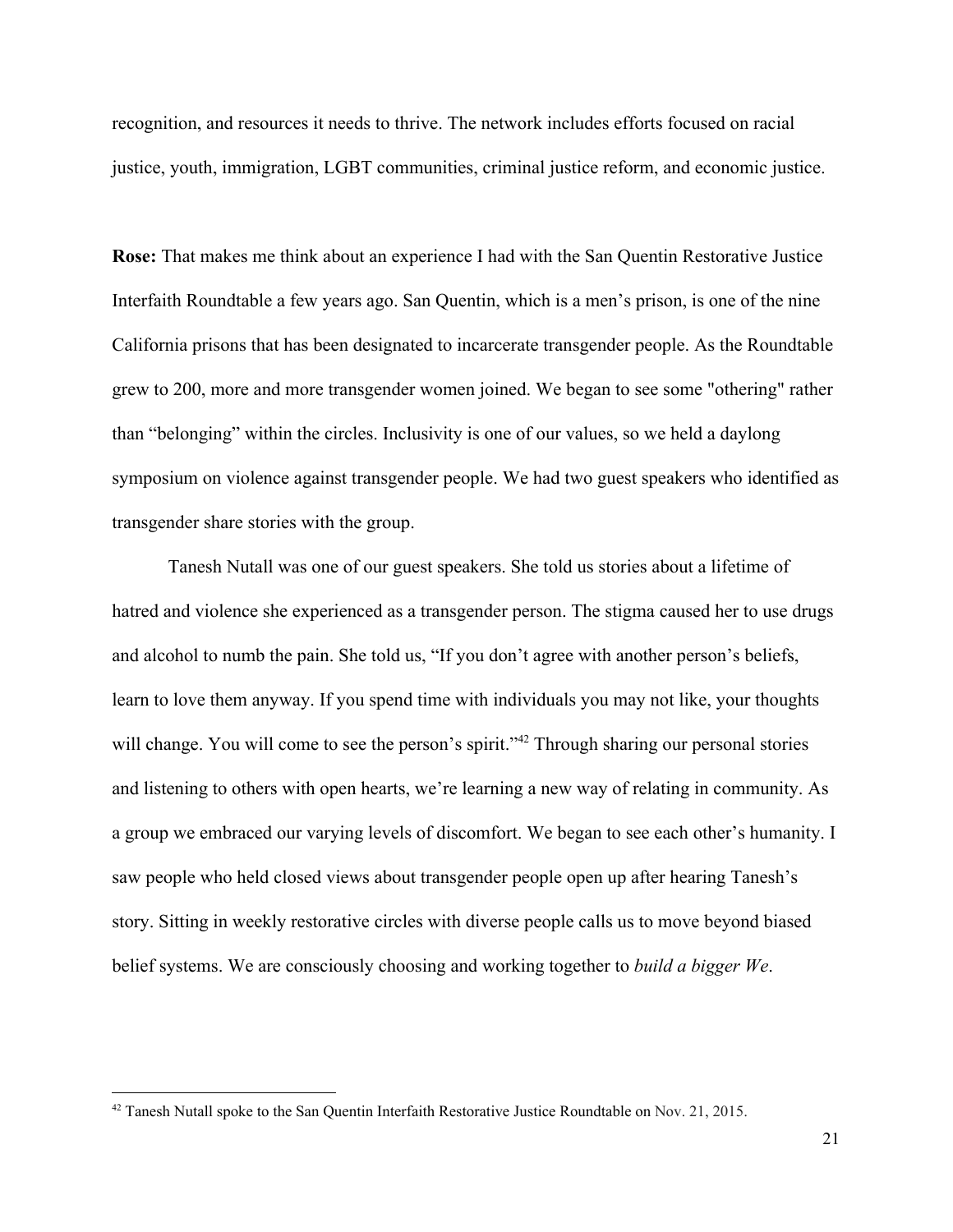**Reflection:** We invite readers to consider: *How can we grow a bigger We that can create the world we envision? Would it change* what *we focus on or* how *we go about our work?*

#### **Living in the Future We Want**

**Jovida:** Wow. Because of the work I used to do with Community United Against Violence, I have heard horror stories of the incredible violence transgender women face in men's prisons. I am so glad to hear a story of healing! It is a great example of another strength restorative practices can offer movement-builders: we have to be willing to *walk our talk*. As Brazilian educator/activist Paulo Freire liked to say, "We make the road by walking."<sup>43</sup> When we live our values and consciously cultivate these qualities through regular practice, we generate and experience the world we want. I see this happening within restorative processes, and I'm curious how much you think it is happening outside the formal boundaries of these processes?

**Rose:** I can give an example of that happening organically. We didn't start out with a diverse group of 200 incarcerated people attending the San Quentin RJ Interfaith Roundtable each week. In 2005, it started with a handful of incarcerated people who initiated a study group to learn about restorative justice. We had a regular group of 30 or so for around four years. One day we were doing an exercise about our shared values, and one of the men brought up how we needed to embody restorative justice values and principles in our everyday life. We discussed if how if we react with violence when someone hurts us or cuts in front of us in the chow line, even in our

<sup>43</sup> For example, the published conversation between Myles Horton, Paulo Freire with this title: *We Make the Road by Walking: Conversations on Education and Social Change*. Temple University Press. 1990.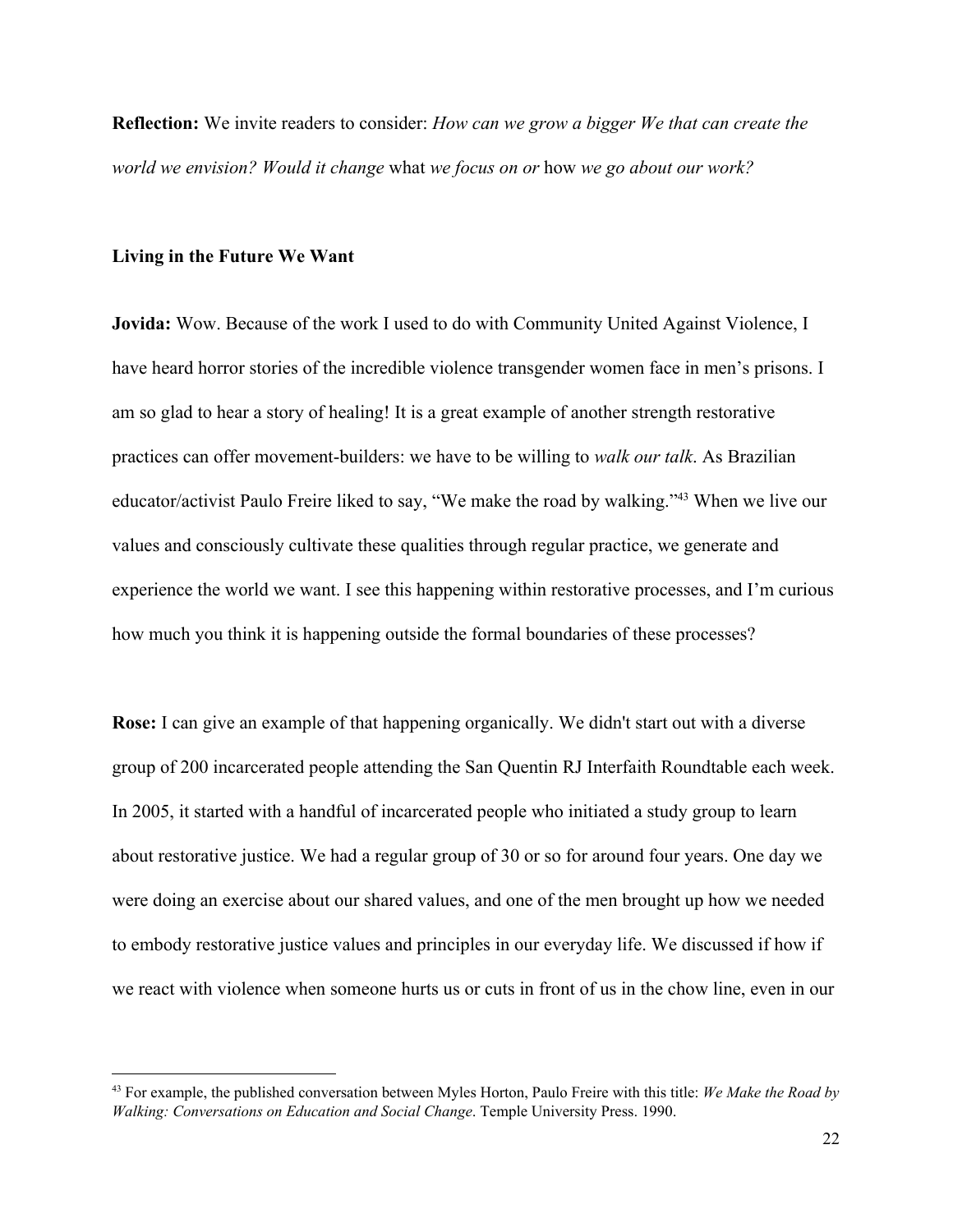thoughts, then we are not making restorative justice a way of life. We also explored how we could live as though we are all connected. The indigenous belief that violence happens when we forget we are all connected informs the practice of restorative justice.

Exploring how to live out our values caused a profound shift, and the group really started growing. One man suggested that we reach out to incarcerated people who were different than us and invite them to join the Roundtable. We invited men from ethnic groups that were not already participating, including Polynesians and Filipinos. We made the space welcoming for younger inmates who often do not go to programming. We didn't want to tokenize them, so we also included them in the leadership. There was already an informal restorative justice group for Spanish speakers, and we formalized one with intention. In a few months we doubled in size to 75 regulars. As we started addressing intersectional topics like race and restorative justice, or sex trafficking and restorative justice, our group grew to 200. By asking ourselves how we could go deeper, we decided as a group to embody the values we longed for. We used self-reflection, paying attention and observing our actions in order to learn about ourselves. We also decided that through a contemplative practice, we could create space for this learning and transformation. It was hard work to shift our attitudes and actions, but in small, doable steps, we started becoming the change we want to see in the world.

**Reflection:** We invite readers to reflect on what we could *do* differently (or how we could *be* different) to grow a movement that reflects our vision. *What are the values that are central to our work, and how could we better practice those values in our everyday interactions? What*

23